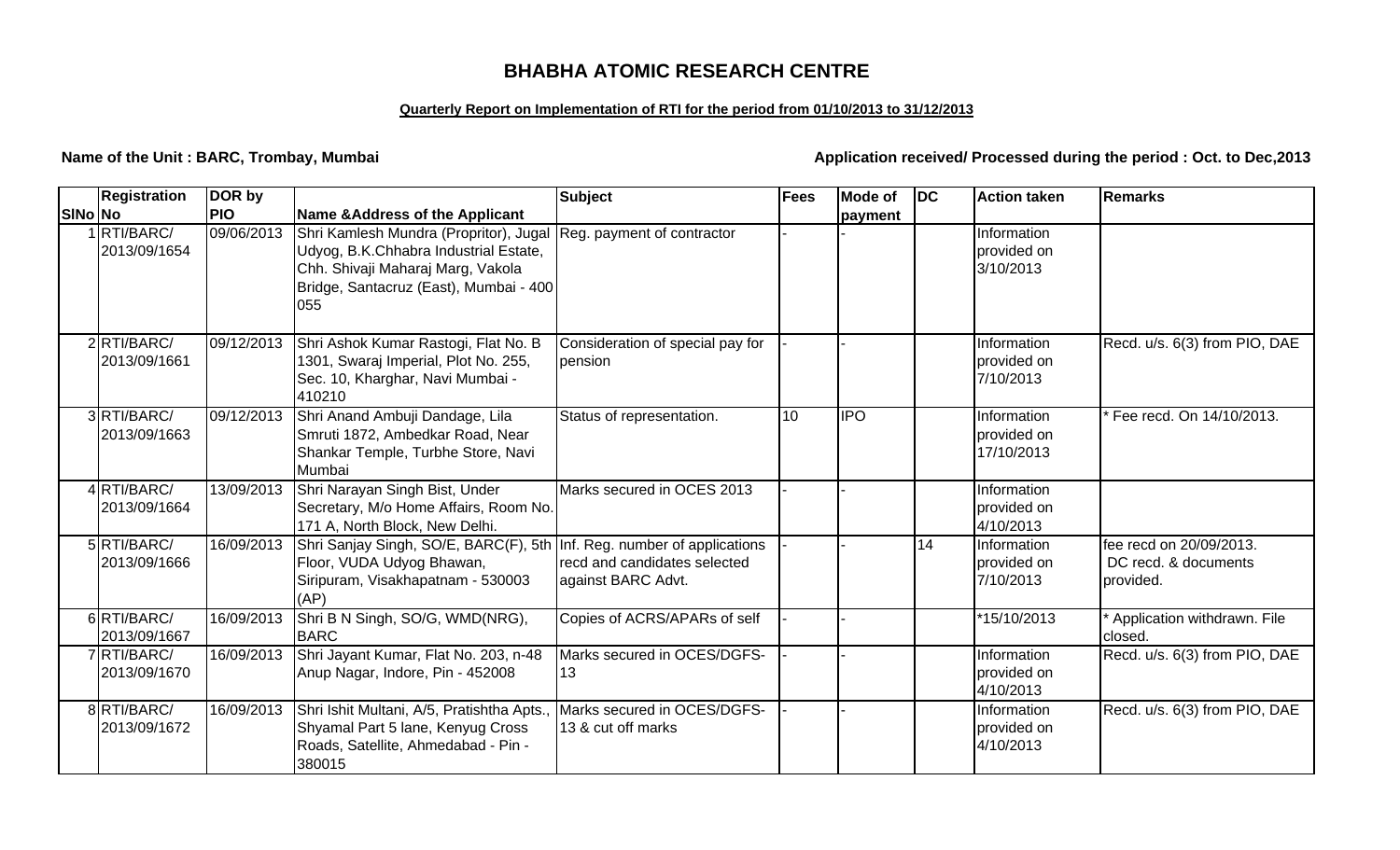|         | <b>Registration</b>          | DOR by     |                                                                                                                                                                                | <b>Subject</b>                                             | <b>Fees</b> | <b>Mode of</b> | <b>IDC</b> | <b>Action taken</b>                         | <b>Remarks</b>                                    |
|---------|------------------------------|------------|--------------------------------------------------------------------------------------------------------------------------------------------------------------------------------|------------------------------------------------------------|-------------|----------------|------------|---------------------------------------------|---------------------------------------------------|
| SINo No |                              | <b>PIO</b> | Name & Address of the Applicant                                                                                                                                                |                                                            |             | payment        |            |                                             |                                                   |
|         | 9RTI/BARC/<br>2013/09/1673   | 16/09/2013 | Shri Akshat Srivastava, 496/7A,<br>Krishna Kutir, Chhota Chand Ganj,<br>Pajawa, PO Nirala Nagar, Lucknow -<br>226 020                                                          | Marks secured in OCES/DGFS-<br>13 & cut off marks          |             |                |            | Information<br>provided on<br>7/10/2013     | Recd. u/s. 6(3) from PIO, DAE                     |
|         | 10 RTI/BARC/<br>2013/09/1676 | 18/9/2013  | Shri R H Pancholi, 87, Ram Vihar,<br>Delhi - 110092                                                                                                                            | Health hazards of high radiation<br>exposure               |             |                |            | Information<br>provided on<br>3/10/2013     | Recd. u/s. 6(3) from PIO, AERB                    |
|         | 11 RTI/BARC/<br>2013/09/1677 | 20/9//2013 | Shri Shankar Wakchure, Imperial<br>College of Engg. Wagholi, Tal. Haveli,<br>Dist. Pune.                                                                                       | Details of Advanced of heavy<br><b>Water Project</b>       | 10          | <b>IPO</b>     |            | Information<br>provided on<br>21/10/2013    | Fee received on 14/10/2013                        |
|         | 12 RTI/BARC/<br>2013/09/1681 | 20/9//2013 | Shri Nathaji Narayan Sarate, AT&Post<br>Jawala, Tal. Sangola, dist. Solapur, Pin in BARC dispensary<br>413309                                                                  | Inf. Reg. people taken treatment                           |             |                |            | Information<br>provided on<br>17/10/2013    |                                                   |
|         | 13 RTI/BARC/<br>2013/09/1682 | 23/9/2013  | Shri Tushar Garg, C/O harvinder tokas Marks secured in OCES/DGFS<br>S/O k S tokas, house No 61, Room No 2013<br>3, munirka Village, near Pratik market,<br>New Delhi - 110 067 |                                                            |             |                |            | Information<br>provided on<br>21/10/2013    |                                                   |
|         | 14 RTI/BARC/<br>2013/09/1683 | 23/09/213  | Shri Gurvinder Singh Chada, Govind<br>pura Haldwani (UK) 263139                                                                                                                | Inf. Reg radiation instrumrnt in<br>Nandadevi, Uttarakhand |             |                |            | Information<br>provided on<br>21/10/2013    | Reply issued in Hindi                             |
|         | 15 RTI/BARC/<br>2013/09/1684 | 24/09/2013 | Shri T. G. Srinivasan, Old 17B, New<br>16, CGE Colony, Kuppam Beach Road,<br>Thiruvanmiyur, Chennai - 600 041                                                                  | Inf. Reg. pension particulars                              |             |                |            | Information<br>provided on<br>7/10/2013     | Recd. u/s. 6(3) from PIO, DAE                     |
|         | 16 RTI/BARC/<br>2013/09/1685 | 24/09/2013 | Shri Dhanesh Chandra Pandey, Rohini -inf,. Reg transfer of the employee<br>55, Anupuram DAE Township,<br>Anupuram, Pin - 603 127, Tamilnadu                                    |                                                            |             |                |            | *23/10/2013                                 | Recd. u/s. 6(3) from PIO, DAE<br>*Exempt u/s 7(9) |
|         | 17 RTI/BARC/<br>2013/09/1686 | 24/09/2013 | Shri Arvind Kumar Bind, SO/D, MMD,<br><b>BARC</b>                                                                                                                              | Reg. cancellation of PHd<br>application                    |             |                |            | Information<br>provided on<br>7/10/2013     |                                                   |
|         | 18 RTI/BARC/<br>2013/09/1687 |            | 24/09/2013 Shri Arvind Kumar Bind, SO/D, MMD,<br><b>BARC</b>                                                                                                                   | Reg. RTI apllication filed by his<br>wife                  |             |                |            | Information<br>provided on<br>4/10/2013     | Partly denied $u/s$ 8(1)(g)&(j)                   |
|         | 19 RTI/BARC/<br>2013/09/1688 |            | 27/09/2013 Shri A K Kar, sa/B, Takshasila - B -21,<br>Anushaktinagar, Mumbai - 400 094.                                                                                        | Copies of CR/APAR for the<br>period from 2002 to 2010      |             |                |            | 44 Information<br>provided on<br>15/10/2013 | DC recd. & documents<br>provided.                 |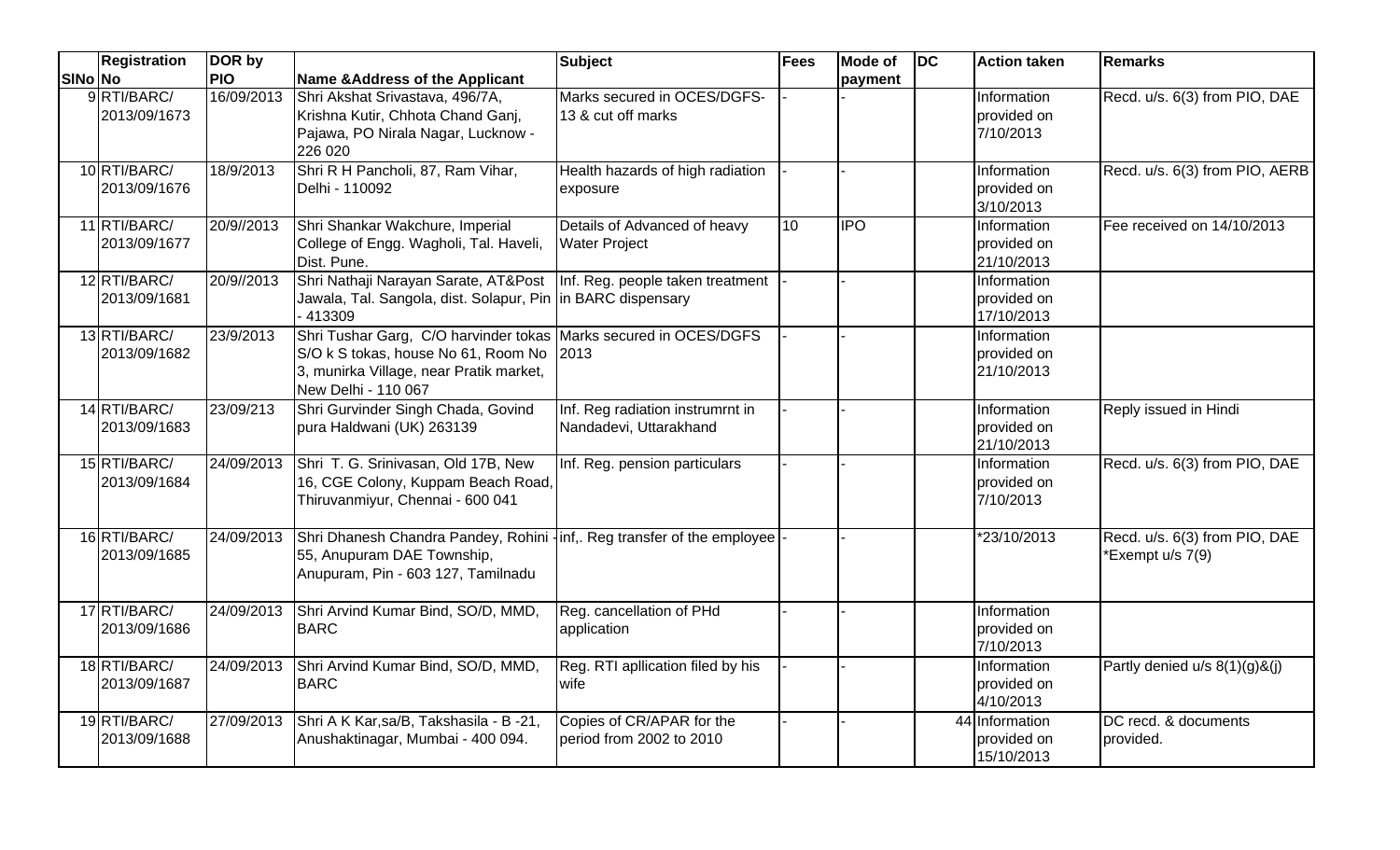|         | <b>Registration</b>          | DOR by     |                                                                                                                                                                                                                                                       | <b>Subject</b>                                                                             | <b>Fees</b>      | <b>Mode of</b>   | <b>DC</b> | <b>Action taken</b>                         | <b>Remarks</b>                    |
|---------|------------------------------|------------|-------------------------------------------------------------------------------------------------------------------------------------------------------------------------------------------------------------------------------------------------------|--------------------------------------------------------------------------------------------|------------------|------------------|-----------|---------------------------------------------|-----------------------------------|
| SINo No |                              | <b>PIO</b> | <b>Name &amp;Address of the Applicant</b>                                                                                                                                                                                                             |                                                                                            |                  | payment          |           |                                             |                                   |
|         | 20 RTI/BARC/<br>2013/09/1689 | 27/09/2013 | Shri G Venkateswarlu, H. No. 6-117/2,<br>Teachers Colony, nagaram, Hyderabad officers recommended/appeared<br>500 083                                                                                                                                 | List of non -training school<br>in DAE for promotion from SO(D)<br>to SO(E)                |                  |                  |           | Information<br>provided on<br>17/10/2013    |                                   |
|         | 21 RTI/BARC/<br>2013/09/1690 | 27/09/2013 | Smt. Sonali Dinkar Gholap, 51<br>Savitribai Phule Nagar, Municipal<br>Kamgar Vasahat, Near Pratikshanagar<br>Depo, Sion, Mumbai - 22                                                                                                                  | Reason for rejection for her<br>candidature & copy of OH<br>certificate of other candidate | 10               | <b>DD</b>        |           | Information<br>provided on<br>17/10/2013    | Fee recd. On 14/10/2013           |
|         | 22 RTI/BARC/<br>2013/09/1691 | 30/09/2013 | Shri P. Guha Roy, B-3A/0:3, Triveni<br>Sangam CHS Ltd., New Mahatma<br>School, Sector 8, Khanda Colony, New<br>Panvel(W), Raigad-410206.                                                                                                              | Question paper for SA in Civil<br>Engg. In DQE 2013                                        |                  |                  |           | 24 Information<br>provided on<br>10/10/2013 | DC recd. & documents<br>provided. |
|         | 23 RTI/BARC/<br>2013/09/1692 | 30/09/2013 | Shri D.G. Juwatkar, CIRUS/RRMD,<br>BARC, Trombay, Mumbai-400085.                                                                                                                                                                                      | copie of letter from Director,<br><b>BARC &amp; security report</b>                        |                  |                  |           | Information<br>provided on<br>29/10/2013    |                                   |
|         | 24 RTI/BARC/<br>2013/09/1693 | 30/09/2013 | Shri D.G. Juwatkar, CIRUS/RRMD,<br>BARC, Trombay, Mumbai-400085.                                                                                                                                                                                      | copy of letter to president of<br><b>BARC</b> soc.                                         |                  |                  |           | Information<br>provided on<br>15/10/2013    |                                   |
|         | 25 RTI/BARC/<br>2013/10/1694 |            | 10/01/2013 Shri P M Nayar, A-1-601 Seawood<br>heritage, Sector 4, Khargha, navi<br>Mumbai - 410 210.                                                                                                                                                  | details about scientific officers in<br><b>BARC</b>                                        | $\overline{110}$ | <b>IPO</b>       |           | Information<br>provided on<br>9/10/2013     |                                   |
|         | 26 RTI/BARC/<br>2013/10/1695 |            | 10/03/2013 Smt. Gurmeet Inderjeet Kaur, FlatNo.<br>303, Sun Om Building, Plot No. 10&11,<br>Sector-1, Syndicate Bank Officer's<br>Quarters, Sanpada, Navi Mumbai, Dist.<br>Thane                                                                      | Inf. Reg. BARC official                                                                    | 10               | $\overline{IPO}$ |           | Information<br>provided on<br>31/10/2013    |                                   |
|         | 27 RTI/BARC/<br>2013/10/1696 |            | 10/03/2013 Shri Dattatray Raghu Kane, Special<br>Recovery & Sales Officer Co-op. Dept.<br>Maharashtra State, Kalas Utkarsh Co-<br>op. Credit Society Ltd., 1/20, J.S. Bhat<br>Chawl, Sanjay Kokate Lane, Bhatwadi,<br>Ghatkopar (W), Mumbai - 400 084 | Salary details of BARC official                                                            | $\overline{10}$  | <b>IPO</b>       |           | Information<br>provided on<br>22/10/2013    | Partly Denied u/s 8(1)(j)         |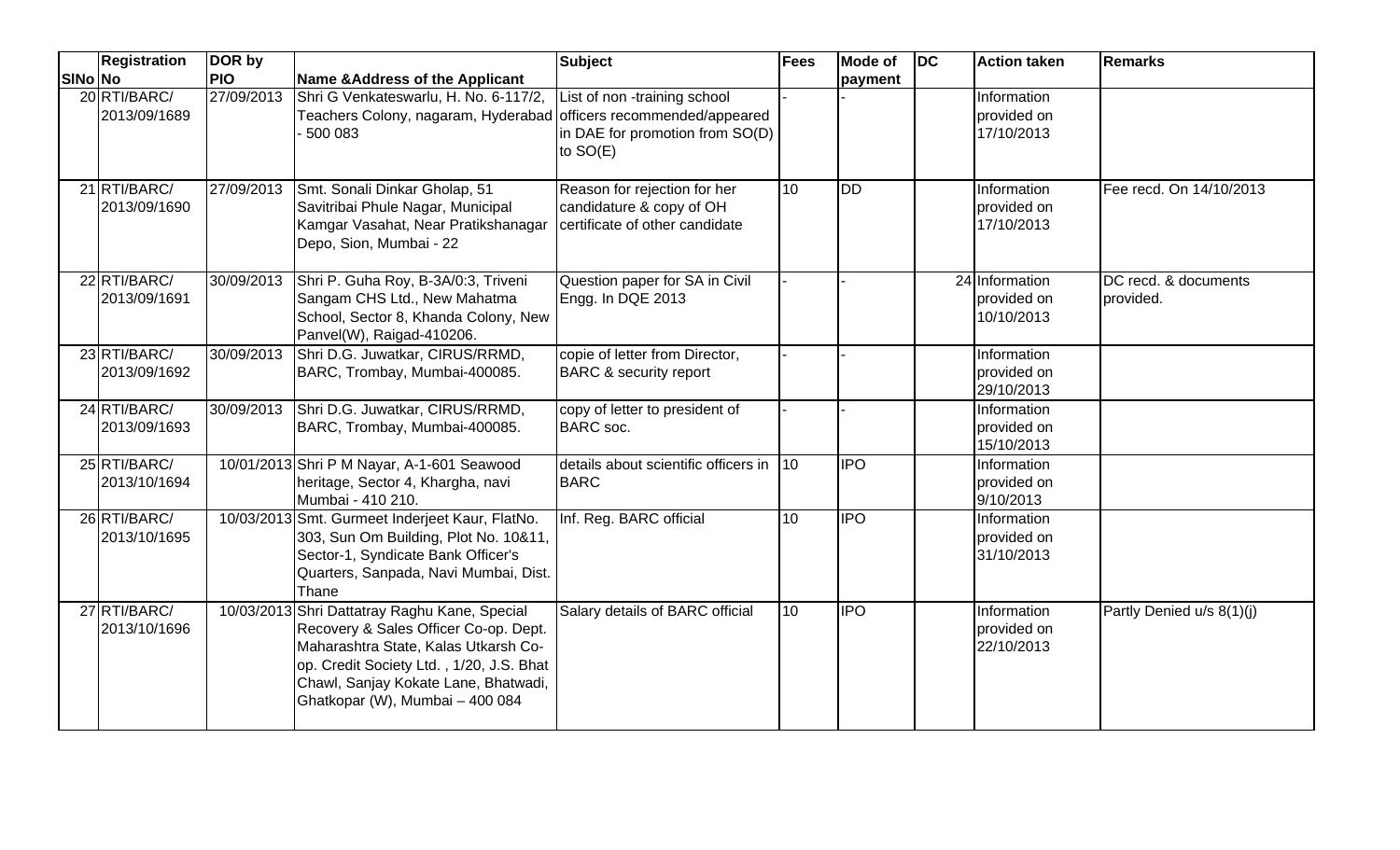|         | Registration                 | DOR by     |                                                                                                                                                                                              | <b>Subject</b>                                                                           | <b>Fees</b>     | <b>Mode of</b>        | $\overline{D}$ | <b>Action taken</b>                         | <b>Remarks</b>                                                         |
|---------|------------------------------|------------|----------------------------------------------------------------------------------------------------------------------------------------------------------------------------------------------|------------------------------------------------------------------------------------------|-----------------|-----------------------|----------------|---------------------------------------------|------------------------------------------------------------------------|
| SINo No |                              | <b>PIO</b> | Name & Address of the Applicant                                                                                                                                                              |                                                                                          |                 | payment               |                |                                             |                                                                        |
|         | 28 RTI/BARC/<br>2013/10/1697 |            | 10/03/2013 Shri. B. M. Gholap, Sai Prerna Co Op.<br>Credit soc. Ltd., 317, Puran Asha<br>Building, Narashi Natha Street, Katha<br>Bazaar, Masjid (W), Mumbai - 400 009                       | Salary details of BARC official                                                          | 10              | <b>IPO</b>            |                | Information<br>provided on<br>22/10/2013    | Fee recd. On 15/10/2013.<br>Partly denied u/s 8(1)(j)                  |
|         | 29 RTI/BARC/<br>2013/10/1698 |            | 10/04/2013 Ms. Monika Shukla, House No. 225,<br>Sector 'C' Suryadev Nager Indore<br>(M.P.) 452009                                                                                            | Photocopy of answer book of<br>DQE-SA-2013 and marks<br>obtained by the other candidates | 10              | $\overline{DD}$       |                | *10/10/2013                                 | *Denied u/s 8(1)(j)                                                    |
|         | 30 RTI/BARC/<br>2013/10/1699 |            | 10/07/2013 Shri Suresh G. Gholap, Special<br>Recovery & Sales Officer, Yashomandir<br>Co-op Credit Society Ltd., 307, Mahavir<br>Apartment, Pantnagar, Ghatkopar<br>(East), Mumbai - 400 075 | Salary details of BARC official                                                          | $\overline{10}$ | $\overline{IPO}$      |                | *23/10/2013                                 | *Denied u/s $8(1)(i)$ & $(q)$                                          |
|         | 31 RTI/BARC/<br>2013/10/1700 |            | 10/07/2013 Shri Shailendra Singh Panwar, B-466,<br>Gali No. 25, Ashok Nagar, Shahadra<br>Delhi, Delhi - 110093.                                                                              | Inf. Reg. Radiation protection<br>guidelines                                             |                 | Online<br>payment     |                | **8/10/2013                                 | Recd. From PIO, DAE u/s. 6(3)<br>**Trans. To PIO, AERB u/s<br>$6(3)$ . |
|         | 32 RTI/BARC/<br>2013/10/1701 |            | 10/07/2013 Shri Sanjay J. Barapatre, Nalanda, B-2, Seniorty list for the post of PRO<br>Anushaktinagar, Mumbai - 400 094                                                                     |                                                                                          |                 | Paid at<br><b>DAE</b> |                | Information<br>provided on<br>23/10/2013    | Recd. From PIO, DAE u/s. 6(3)                                          |
|         | 33 RTI/BARC/<br>2013/10/1702 |            | 10/08/2013 Shri Nirav Dadhania, N-704, Sarjan<br>Tower, Off Gurukul road, Near<br>Subhash Chowk, Memnagar, gujrat -<br>380052                                                                | Details of captive power producer<br>in India                                            |                 | Paid at<br><b>DAE</b> |                | Information<br>provided on<br>22/10/2013    | Recd. From PIO, DAE u/s. 6(3)                                          |
|         | 34 RTI/BARC/<br>2013/10/1703 |            | 10/08/2013 Shri Parveen Kumar Mehta, E-18, West Details of building works in<br>patel Nagar, New Delhi - 110 008.                                                                            | current fiscal                                                                           | 10              | <b>IPO</b>            |                | Information<br>provided on<br>5/11/2013     |                                                                        |
|         | 35 RTI/BARC/<br>2013/10/1704 |            | 10/10/2013 Smt. Asha Gaikwad, SO (D), Social<br>Service Section, BARC Hospital,<br>Anushaktinagar, Mumbai - 400 094.                                                                         | Copies of Apar for the year 2012-10<br>13                                                |                 | cash                  |                | 10 Information<br>provided on<br>30/10/2013 | DC recd. & documents<br>provided.                                      |
|         | 36 RTI/BARC/<br>2013/10/1705 |            | 10/10/2013 Shri S. C. Patro, Sub-officer B1,<br>RRCAT, Qtr. No. B-18/4, PO- CAT,<br>Indore, MP - 452013.                                                                                     | SA/B and Sub officer /b comes<br>under supervisory non gazetted<br>post or not.          |                 | Paid at<br><b>DAE</b> |                | *23/10/2013                                 | Recd. From PIO, DAE u/s. 6(3).<br>*Denied under section 2(f)           |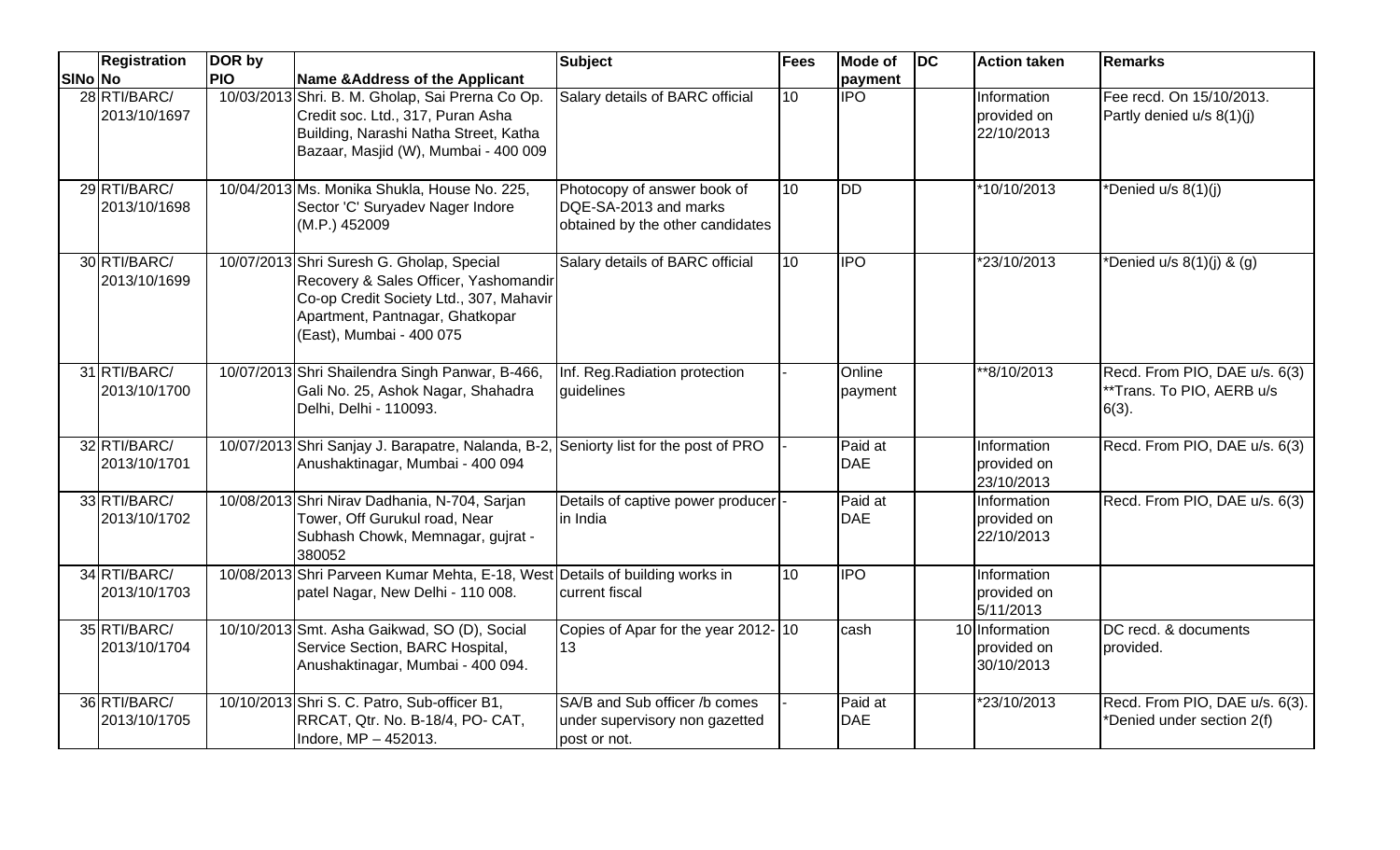|         | <b>Registration</b>          | DOR by     |                                                                                                                                                                        | <b>Subject</b>                                               | Fees         | Mode of           | <b>DC</b> | <b>Action taken</b>                      | <b>Remarks</b>                                                          |
|---------|------------------------------|------------|------------------------------------------------------------------------------------------------------------------------------------------------------------------------|--------------------------------------------------------------|--------------|-------------------|-----------|------------------------------------------|-------------------------------------------------------------------------|
| SINo No |                              | <b>PIO</b> | Name & Address of the Applicant                                                                                                                                        |                                                              |              | payment           |           |                                          |                                                                         |
|         | 37 RTI/BARC/<br>2013/10/1706 | 14/10/2013 | Smt. Roopa K., H. No.: 1, B. No.: II,<br>Class III qtrs Karnataka institute of<br>medical Sciences (KIMS), hubli - 580<br>021.                                         | Inf. Regarding eligibility for the<br>post in BARC           | 10           | $\overline{IPO}$  |           | Information<br>provided on<br>4/11/2013  |                                                                         |
|         | 38 RTI/BARC/<br>2013/10/1707 | 15/10/2013 | Shri R.R. Wallabhdas, B-8, 3rd Floor,<br>Snehachandra CHS, Savarkar Road,<br>Dombivli (E)- 421 201                                                                     | Inf. Reg. Ex-DCSO, DCS&EM                                    | 10           | <b>IPO</b>        |           | $\sqrt{17/10/2013}$                      | $\overline{FT}$ rans. u/s. 6(3) to PIO,<br><b>DCSEM &amp; PIO, DAE.</b> |
|         | 39 RTI/BARC/<br>2013/10/1708 |            | 17/10/2013 Shri D.G. Juwatkar, CIRUS/RRMD,<br>BARC, Trombay, Mumbai-400085.                                                                                            | Copies of correspondence<br>pertaining to LDC in BARCECCL    | 10           | Cash              |           | Information<br>provided on<br>24/10/2013 |                                                                         |
|         | 40 RTI/BARC/<br>2013/10/1709 |            | 17/10/2013 Shri. B. M. Gholap, Sai Prerna Co Op.<br>Credit soc. Ltd., 317, Puran Asha<br>Building, Narashi Natha Street, Katha<br>Bazaar, Masjid (W), Mumbai - 400 009 | Salary details of BARC official                              | 10           | $\overline{1}$    |           | Information<br>provided on<br>30/10/2013 |                                                                         |
|         | 41 RTI/BARC/<br>2013/10/1710 | 17/10/213  | Shri Vikas K Telang, B 32-5, kendriya<br>Vihar Sector 11, Kharghar, Navi<br>Mumbai - 410 210.                                                                          | Details of award winning officers                            | $ 10\rangle$ | Cash              |           | Information<br>provided on<br>14/11/2013 |                                                                         |
|         | 42 RTI/BARC/<br>2013/10/1711 | 19/10/2013 | Shri Santosh Kumar Mishra, 10,<br>Deepak-A, Anushaktinagar, Mumbai -<br>400 094                                                                                        | Details of information furnished to 20<br>Smt. Poonam Mishra |              | <b>IPO</b>        |           | Information<br>provided on<br>29/10/2013 |                                                                         |
|         | 43 RTI/BARC/<br>2013/10/1712 | 21/10/2013 | Shri A K Mishra, Gp capt, Senior<br>Medical Officer, HQ SWAC (U), AF,<br>Sector 9, gandhinagar - 382 009<br>(gujarat)                                                  | Registration of diagnostic X- ray<br>equipment               | $ 10\rangle$ | <b>IPO</b>        |           | **22/10/2013                             | **Trfd to CPIO, AERB u/s 6(3)                                           |
|         | 44 RTI/BARC/<br>2013/10/1713 | 21/10/2013 | Shri Nandkishore Ram Narayan Ram,<br>Suyog Co-Op Hsg. Society, C-1, 13/14, compassionate appointment<br>Sector 24, Juinagar, Sanpada, Navi<br>Mumbai - 400 706         | Action taken on application for                              | 10           | <b>IPO</b>        |           | Information<br>provided on<br>6/11/2013  |                                                                         |
|         | 45 RTI/BARC/<br>2013/10/1714 | 21/10/2013 | Shri Akash, 1281, Sector -1, Scheme<br>Ino. 10, Madhavpuram, Delhi Road,<br>Meerut, U.P., Pin - 250 002.                                                               | Rules and regulations for higher<br>study permission.        |              | Online<br>payment |           | Information<br>provided on<br>25/10/2013 | Recd. From PIO, DAE u/s. 6(3)                                           |
|         | 46 RTI/BARC/<br>2013/10/1715 | 22/10/2013 | Shri. Ruchin Sharma, 1704 Indira<br>Nagar First, Near Bharti Public School,<br>Bhrampuri, Meerut, Pin - 250 002.                                                       | Marks secured in OCES-DGFS<br>2013 & cut off marks           |              | Online<br>payment |           | Information<br>provided on<br>11/11/2013 | Recd. From PIO, DAE u/s. 6(3)                                           |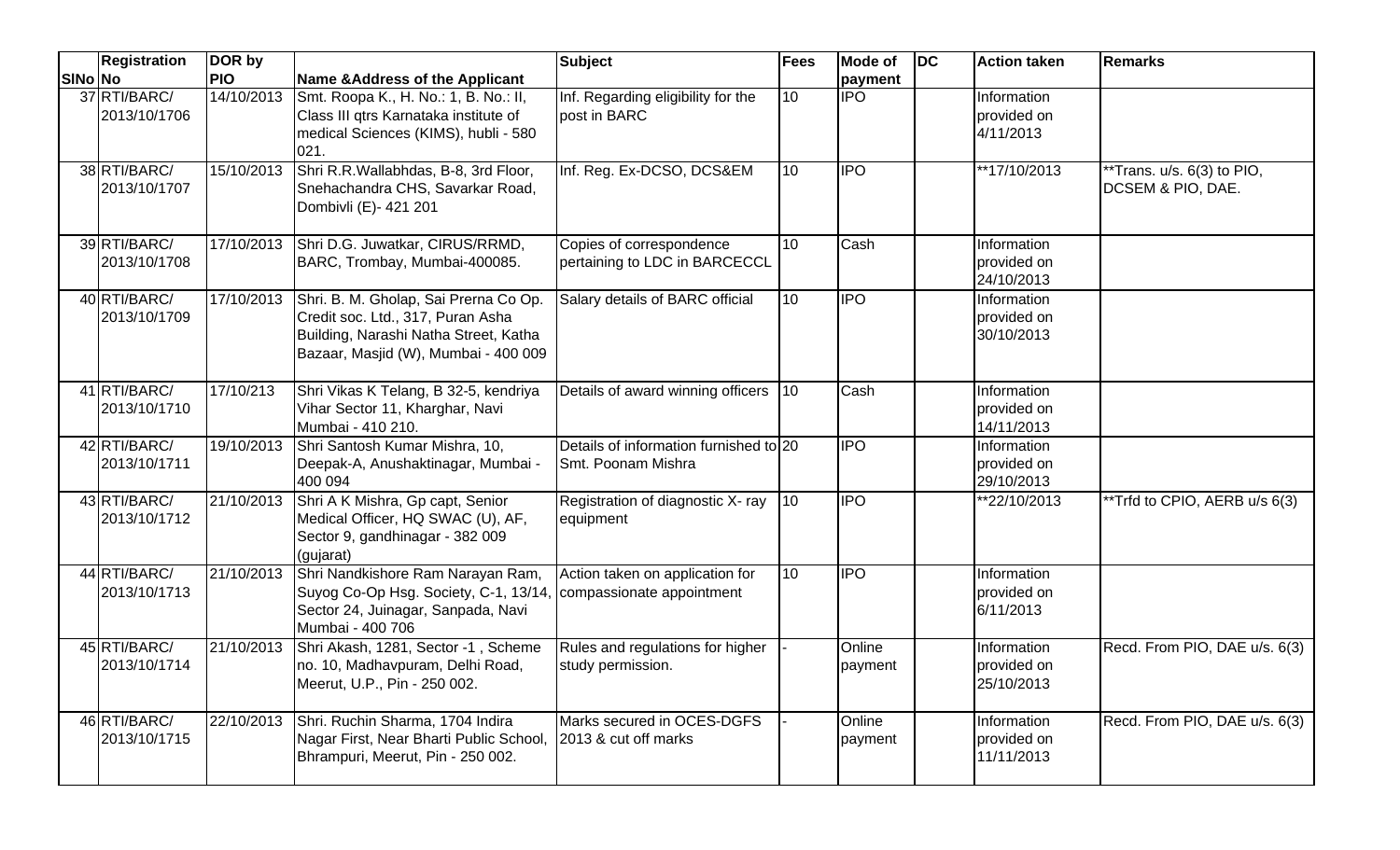|         | Registration                              | DOR by     |                                                                                                                                                                   | <b>Subject</b>                                                  | <b>Fees</b> | <b>Mode of</b>        | $\overline{D}$ | <b>Action taken</b>                                     | <b>Remarks</b>                    |
|---------|-------------------------------------------|------------|-------------------------------------------------------------------------------------------------------------------------------------------------------------------|-----------------------------------------------------------------|-------------|-----------------------|----------------|---------------------------------------------------------|-----------------------------------|
| SINo No |                                           | <b>PIO</b> | Name & Address of the Applicant                                                                                                                                   |                                                                 |             | payment               |                |                                                         |                                   |
|         | 47 RTI/BARC/<br>2013/10/1716              |            | 23/10/2013 Shri Ranjith Radhakrishnan, Work<br>Assistant/B, Central Library, SIRD,<br>BARC, Trombay, Mumbai - 400 085.                                            | Clarification regarding higher<br>studies                       | 10          | Cash                  |                | Information<br>provided on<br>25/10/2013                |                                   |
|         | 48 RTI/BARC/<br>2013/10/1717              | 24/10/2013 | Shri S. Mahto, SOF, BSCS Divnn, R.<br>No.93, Dhruva Complex, BARC,<br>Trombay, Mumbai - 85.                                                                       | Inf. Reg. committee to review his 10<br><b>APAR for 2012-13</b> |             | Cash                  |                | 6 Information<br>provided on<br>11/11/2013              | DC recd. & documents<br>provided. |
|         | 49 RTI/BARC/<br>2013/10/1718              | 24/10/2013 | Shri S. Mahto, SOF, BSCS Divnn, R.<br>No.93, Dhruva Complex, BARC,<br>Trombay, Mumbai - 85.                                                                       | Copies of APAR for the year<br>2012-13                          | 10          | Cash                  |                | 12 Information<br>provided on<br>11/11/2013             | DC recd. & documents<br>provided. |
|         | 50 RTI/BARC/<br>2013/10/1719              | 24/10/2013 | Shri Ashok Phakira Jadhav, PP<br>Security, BARC, Trombay, Mumbai -<br>85.                                                                                         | Criteria for grading in APAR                                    | 10          | Cash                  |                | Information<br>provided on<br>22/11/2013                |                                   |
|         | 51 RTI/BARC/<br>2013/10/1720              | 24/10/2013 | Shri Amiya Ranjan Sahoo, SO-D, ROD, Info. Reg. LTC reimbursement<br>Cirus, Trombay, Mumbai - 400 085.                                                             |                                                                 | 10          | <b>IPO</b>            |                | Information<br>provided on<br>4/11/2013                 |                                   |
|         | 52 RTI/BARC/<br>2013/10/1721              |            | 25/10/2013 Shri. Soumen Datta, Special<br>Correspondent, Hindustan Times (HT<br>Media Ltd.). 50, Chowringhee road, 7th<br>Floor, Kolkatta - 700 071, West Bengal. | Guidelines for disposal of<br>radioactive waste                 | 10          | <b>IPO</b>            |                | **12/11/2013                                            | **Trans. To PIO, AERB u/s.6(3)    |
|         | 53 RTI/BARC/<br>2013/10/1722 &<br>1722(1) |            | 25/10/2013 Shri Vikas K. Telang, B 32-5, Kendriya<br>Vihar, Sector 11, Kharghar, Navi<br>Mumbai - 410 210                                                         | Details of suppliers, engineers<br>called                       | 10          | Cash                  |                | Information<br>provided<br>on12/11/2013 &<br>14/11/2013 |                                   |
|         | 54 RTI/BARC/<br>2013/10/1723              |            | 25/10/2013 Shri Vikas K. Telang, B 32-5, Kendriya<br>Vihar, Sector 11, Kharghar, Navi<br>Mumbai - 410 210                                                         | Copy of PO with regard to control 10<br>system                  |             | Cash                  |                | <b>Information</b><br>provided on<br>12/11/2013         |                                   |
|         | 55 RTI/BARC/<br>2013/10/1724              | 25/10/2013 | Shri Vikas K. Telang, B 32-5, Kendriya<br>Vihar, Sector 11, Kharghar, Navi<br>Mumbai - 410 210                                                                    | Names of dignatories/delegations 10<br>who visited control room |             | Cash                  |                | *11/11/2013                                             | *Denied u/s. 8(1)(j)              |
|         | 56 RTI/BARC/<br>2013/10/1725              | 28/10/2013 | Dr. J. Kumar, 6-A Purnima (DAE) (Near Copies of documents<br>Sahyadri Guest House), B. G. Kher<br>Marg, Malabar Hill, Mumbai - 400 006.                           | /educational qualifications<br>pertaining to Controller, BARC   |             | Paid at<br><b>DAE</b> |                | Information<br>provided on<br>7/11/2013                 | Recd. From PIO, DAE u/s. 6(3)     |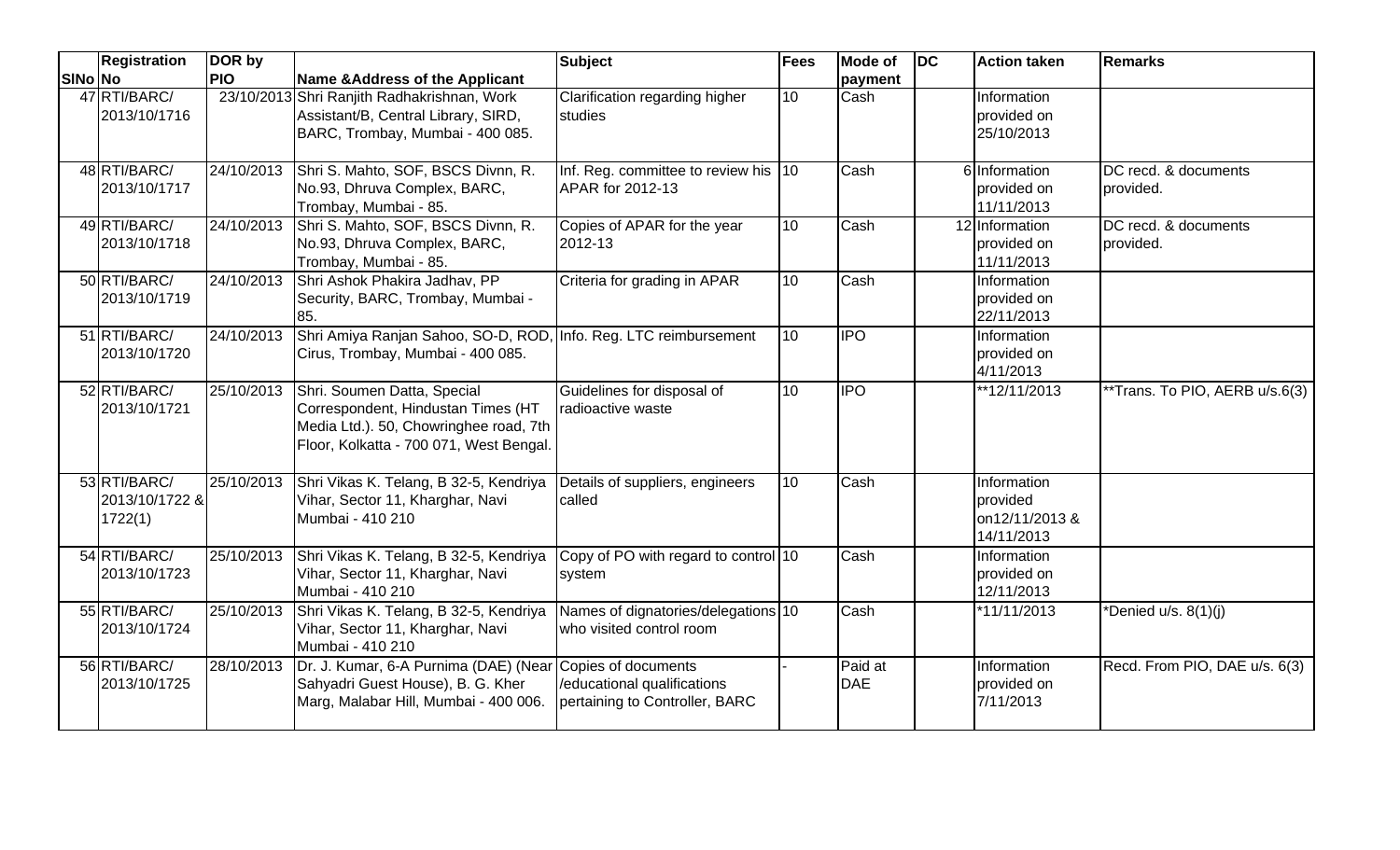|         | <b>Registration</b>          | DOR by     |                                                                                                                                                                          | Subject                                                  | <b>Fees</b>     | <b>Mode of</b>   | <b>DC</b> | <b>Action taken</b>                          | <b>Remarks</b>                    |
|---------|------------------------------|------------|--------------------------------------------------------------------------------------------------------------------------------------------------------------------------|----------------------------------------------------------|-----------------|------------------|-----------|----------------------------------------------|-----------------------------------|
| SINo No |                              | <b>PIO</b> | Name & Address of the Applicant                                                                                                                                          |                                                          |                 | payment          |           |                                              |                                   |
|         | 57 RTI/BARC/<br>2013/10/1726 | 28/10/2013 | Shri. S. Kiran Kumar, Hno. 6-110/13,<br>Navatha Avenue, Nagaram, Keesara<br>Mandal, Hyderabad - 500 083, Ranga<br>Reddy Dist., Andhra Pradesh.                           | Details of candidates absorbed<br>after CAT I training.  | 10              | <b>IPO</b>       |           | Information<br>provided on<br>21/11/2013     |                                   |
|         | 58 RTI/BARC/<br>2013/10/1727 |            | 28/10/2013 Ms. Swati Vinayak Kokale, Thaware<br>Building, Swaroop Nagar Yashwant<br>Nagar, Akluj, Tal. Malshivas, Dist.<br>Solapur, pin - 4113118.                       | Regarding compassionate<br>appointment                   | 10              | $\overline{IPO}$ |           | Information<br>provided on<br>27/11/2013     |                                   |
|         | 59 RTI/BARC/<br>2013/10/1728 | 28/10/2013 | Shri. R. S. Kadam, Work Assistant/C,<br>NG/509/1464, Reactor operatios<br>Division, BARC, Trombay, mumbai -<br>400085.                                                   | Compensation under employees<br>Compensation act         | 110             | Cash             |           | Information<br>provided on<br>12/11/2013     |                                   |
|         | 60 RTI/BARC/<br>2013/10/1729 | 28/10/2013 | Shri Ashish Awasthi, Type - 3/58E,<br>Anupratap colony, PO-Bhabha Nagar,<br>Rawatbhata via Kota - 323 307.                                                               | Information about additional<br>qualification            | $\overline{10}$ | <b>DD</b>        |           | Information<br>provided on<br>21/11/2013     |                                   |
|         | 61 RTI/BARC/<br>2013/10/1730 |            | 28/10/2013 Shri H. P. Meena, S/O Shri J. L.<br>Meena, Qtr. No. D/29-31 Heavy water<br>colony Rawatbhata Post -<br>Bhabhanagar, Via - Koota, rajasthan,<br>Pin - 323 307. | Option for CPF to GPF                                    | 10              | $\overline{IPO}$ |           | **31/10/2013                                 | **Trans. u/s. 6(3) to PIO, HWB    |
|         | 62 RTI/BARC/<br>2013/10/1731 | 28/10/2013 | Shri. Sunil Kumar Shukla, House No.<br>225, Sector 'C', Suryadev Nagar, indore<br>$(M.P.) - 452009.$                                                                     | Details of marks in DQE -2013                            | 10              | <b>IPO</b>       |           | Information<br>provided on<br>12/11/2013     |                                   |
|         | 63 RTI/BARC/<br>2013/10/1732 | 28/10/2013 | Shri. K.K. Rajan, 'HORIZON', II/368A-<br>Universitynagar, KAU Post, Trichur -<br>680 656, Kerala.                                                                        | Details regarding pre-2006<br>revised pension            | 10              | $\overline{IPO}$ |           | Information<br>provided on<br>12/11/2013     |                                   |
|         | 64 RTI/BARC/<br>2013/10/1733 | 29/10/2013 | Shri. Ajimulla C. Shikalgar, SO/F, laser<br>& plasma Technology Division, BARC,<br>Trombay, Mumbai - 400 085.                                                            | Copies of ACRS/APARs of self                             | 10              | Cash             |           | 144 Information<br>provided on<br>28/11/2013 | DC recd. & documents<br>provided. |
|         | 65 RTI/BARC/<br>2013/10/1734 | 31/10/2013 | Mr (Adv) Mahendra N. Sandhyanshiv,<br>B. J. Patel Business Centre, 105,<br>Bharat House Bombay Samachar<br>Marg, Fort, Mumbai - 23                                       | Inf. Pertaining to tender for<br>outsourcing of manpower | 10              | <b>IPO</b>       |           | 40 Information<br>provided on<br>21/11/2013  |                                   |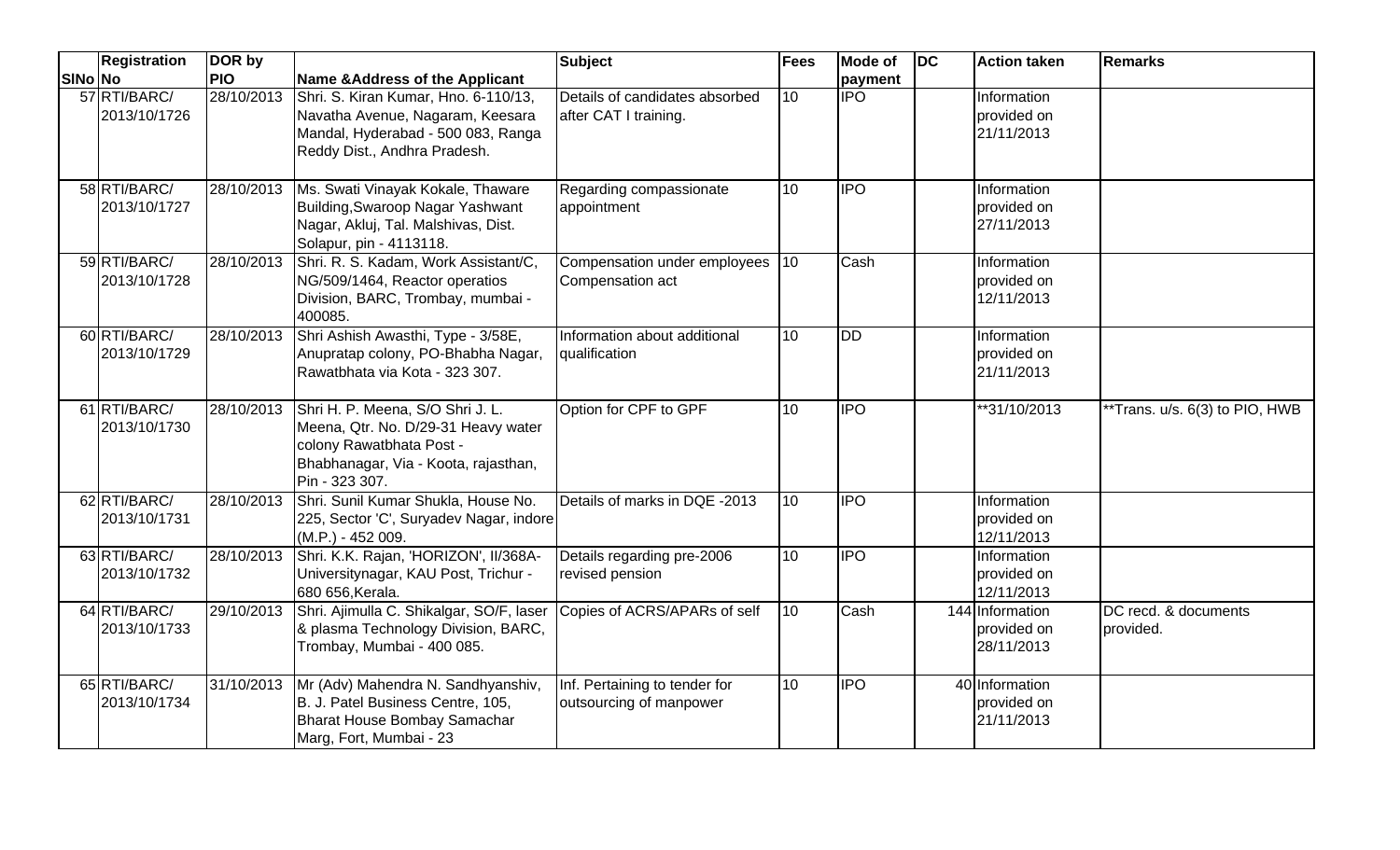|         | <b>Registration</b>          | DOR by     |                                                                                                                                                                                   | <b>Subject</b>                                                                           | Fees            | Mode of                 | DC | <b>Action taken</b>                      | <b>Remarks</b>                                                              |
|---------|------------------------------|------------|-----------------------------------------------------------------------------------------------------------------------------------------------------------------------------------|------------------------------------------------------------------------------------------|-----------------|-------------------------|----|------------------------------------------|-----------------------------------------------------------------------------|
| SINo No |                              | <b>PIO</b> | Name & Address of the Applicant                                                                                                                                                   |                                                                                          |                 | payment                 |    |                                          |                                                                             |
|         | 66 RTI/BARC/<br>2013/10/1735 | 31/10/2013 | Shri D.G. Juwatkar, CIRUS/RRMD,<br>BARC, Trombay, Mumbai-400085.                                                                                                                  | Permission by committee<br>members for recruitment for the<br>post of clerk in BARC ECCL | 10              | Cash                    |    | Information<br>provided on<br>12/11/2013 |                                                                             |
|         | 67 RTI/BARC/<br>2013/10/1736 |            | 31/10/2013 Shri D.G. Juwatkar, CIRUS/RRMD,<br>BARC, Trombay, Mumbai-400085.                                                                                                       | Inf. Related to memo dated<br>30/09/2013 issued by Vig.<br>Section                       | 10              | Cash                    |    | Information<br>provided on<br>11/11/2013 |                                                                             |
|         | 68 RTI/BARC/<br>2013/11/1737 | 11/04/2013 | Shri. T. Alaguvadivel, 101, Purnima,<br>Amaipakkam Township, anupuram<br>Post, Kancheepuram District 603 127.                                                                     | Details of discipilnary, Appellate<br>& reviewing authority                              | 10              | <b>IPO</b>              |    | Information<br>provided on<br>27/11/2013 | Trans. To PIO, NRGP, BARCF,<br>Kalpakkam point no. 1 to 7 on<br>12/11/2013. |
|         | 69 RTI/BARC/<br>2013/11/1738 | 11/04/2013 | Shri. Raj Kumar Singh, T-3/40-J, Anu<br>Pratap Colony, Rawatbhatta - 323 307.                                                                                                     | copy of BARC personnel div.<br>letter dated 14/11/1986                                   |                 | Paid at<br><b>NPCIL</b> |    | Information<br>provided on<br>20/11/2013 | Recd. From PIO, NPCIL u/s.<br>6(3)                                          |
|         | 70 RTI/BARC/<br>2013/11/1739 | 11/04/2013 | Shri. Ram Kumar Singh, Flat No. 23,<br>HWP Housing Colony, Chhani Jakat<br>Naka, PO: Nizampura, Baroda - 390<br>024.                                                              | Service details of BARC<br>employee                                                      | 10 <sup>1</sup> | <b>IPO</b>              |    | Information<br>provided on<br>21/11/2013 |                                                                             |
|         | 71 RTI/BARC/<br>2013/11/1740 | 11/04/2013 | Shri. P. Elangovan, Door No. 32,<br>'Kumudam' Anupuram Township, Pin<br>Code - 603 127, Tamil Nadu.                                                                               | Inf. Reg. committee constituted<br>for the evaluation & disposal of<br>expired medicines | 10              | <b>IPO</b>              |    | **18/11/13                               | **Trans. u/s6(3) to PIO, DPS                                                |
|         | 72 RTI/BARC/<br>2013/11/1741 |            | 11/05/2013 Shri. Pradeep Kumar Bikundiya, type -<br>II, 44-E, Anukiran Colony, Rawatbhatta, parents<br>post Office - Bhabhanagar, Via - Kota,<br>Dist - Chittorgarh (RAJ) 323307. | Inf. Reg. CHSS facility for                                                              | 10              | <b>IPO</b>              |    | Information<br>provided on<br>18/11/2013 |                                                                             |
|         | 73 RTI/BARC/<br>2013/11/1742 |            | 11/06/2013 Shri. Amendra Singh, D-36/2, RRCAT<br>Colony, Indore, M. P., pin - 452 013.                                                                                            | Merit based promotion scheme to<br>all Scientific & Technical<br>personnel               |                 | Online<br>payment       |    | Information<br>provided on<br>13/11/2013 | Recd. From PIO, DAE u/s. 6(3)                                               |
|         | 74 RTI/BARC/<br>2013/11/1743 |            | 11/08/2013 Shri Retheesh S., Puthiyakal House,<br>Vayalar PO, Cherthala Alappuzha,<br>Kerala - 688536                                                                             | Inf. Reg biogas plant technology<br>approved by MNRE                                     | 10              | <b>IPO</b>              |    | Information<br>provided on<br>22/11/2013 |                                                                             |
|         | 75 RTI/BARC/<br>2013/11/1744 |            | 11/12/2013 Dr Sankaranarayanan A, 52 north Car<br>Street, Kalli daikurichi, Tamil Nadu, Pin - burnt in BARC<br>627416.                                                            | Compensation for accidentally                                                            |                 | Online<br>payment       |    | *25/11/2013                              | Recd. From PIO, DAE u/s. 6(3)<br>*Denied u/s 2(f)                           |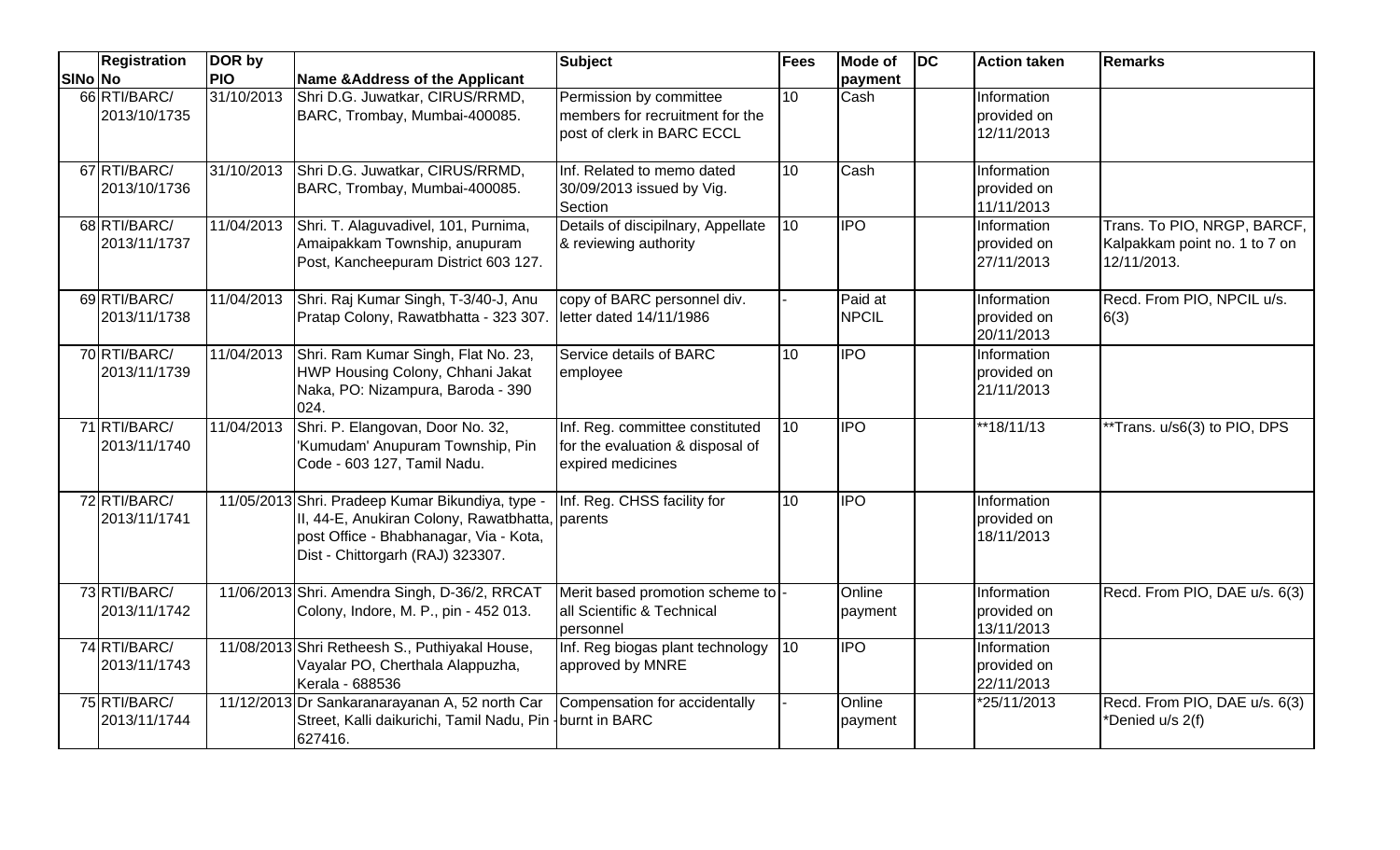|         | <b>Registration</b>          | DOR by     |                                                                                                                                                          | <b>Subject</b>                                                                                            | Fees | <b>Mode of</b>    | $\overline{D}C$ | <b>Action taken</b>                         | <b>Remarks</b>                                                    |
|---------|------------------------------|------------|----------------------------------------------------------------------------------------------------------------------------------------------------------|-----------------------------------------------------------------------------------------------------------|------|-------------------|-----------------|---------------------------------------------|-------------------------------------------------------------------|
| SINo No |                              | <b>PIO</b> | Name & Address of the Applicant                                                                                                                          |                                                                                                           |      | payment           |                 |                                             |                                                                   |
|         | 76 RTI/BARC/<br>2013/11/1745 |            | 11/12/2013 Shri. Archit Watts, Staff<br>Correspondent, The Tribune #2109, St.   ground water in Punjab.<br>no. 15-B, Abohar, Punjab - 152 116            | Details of findings on under                                                                              | 10   | $\overline{IPO}$  |                 | Information<br>provided on<br>5/12/2013     |                                                                   |
|         | 77 RTI/BARC/<br>2013/11/1746 | 14/11/2013 | Shri. Arpan Asopiya, 410, Rishi Palace,<br>Near Satsang Bhawan, Station Road<br>RAU Indore, Madhya Pradesh, pin -<br>453 331.                            | Question papers of OCES/DGFS<br>for last five years & Cut off marks                                       |      | Online<br>payment |                 | Information<br>provided on<br>5/12/2013     | Recd. From PIO, DAE u/s. 6(3)<br>Partly denied u/s 8(1)(d)        |
|         | 78 RTI/BARC/<br>2013/11/1747 | 14/11/2013 | Shri. Vikas K. Telang, B 32-5, Kendriya<br>Vihar, Sector 11, kharghar, Navi<br>Mumbai - 410 210.                                                         | Copy of deputation proposal &<br>proforma attached of self.                                               | 10   | Cash              |                 | Information<br>provided on<br>5/12/2013     |                                                                   |
|         | 79 RTI/BARC/<br>2013/11/1748 |            | 18/11/2013 Shri Dhanesh Chandra Pandey, Rohini - Certified copies of the documents -<br>55, Anupuram DAE Township,<br>Anupuram, Pin - 603 127, Tamilnadu | with regard to his transfer                                                                               |      | Online<br>payment |                 | Information<br>provided on<br>6/12/2013     | Recd. From PIO, DAE u/s. 6(3)                                     |
|         | 80 RTI/BARC/<br>2013/11/1749 |            | 18/11/2013 Shri Vikas K. Telang, B 32-5, Kendriya<br>Vihar, Sector 11, Kharghar, Navi<br>Mumbai - 410 210                                                | Copy of PO with regard to control 10<br>system                                                            |      | Cash              |                 | $*21/11/13$                                 | **Trans. To CPIO, NPCIL u/s.<br>6(3)                              |
|         | 81 RTI/BARC/<br>2013/11/1750 | 19/11/2013 | Shri Ashutosh Kumar, C/o Khazan<br>Singh Dagar, House No. 66, Maidan<br>Garhi, Neb Sarai, Near IGNOU, New<br>Delhi - 110068                              | Marks secured in OCES/DGFS<br>2013                                                                        | 10   | $\overline{1}$ PO |                 | Information<br>provided on<br>3/12/2013     |                                                                   |
|         | 82 RTI/BARC/<br>2013/11/1751 | 19/11/2013 | Shri Murari Lal, Type-II-25A, Anukiran<br>Colony, PO Bhabha Nagar,<br>Rawatbhata (Via) Kota, Rajasthan -<br>323307                                       | Reason for rejection of<br>candidature for DQE                                                            | 10   | $\overline{IPO}$  |                 | Information<br>provided on<br>4/12/2013     |                                                                   |
|         | 83 RTI/BARC/<br>2013/11/1752 | 20/11/2013 | Shri V. B. Chandran, Stenographer<br>Grade-I, Emp. No. 9107, NA&BTD,<br>BARC, Mumbai - 400 085                                                           | List of employees who recd. ACP $ 10\rangle$<br>between 01/01/2006 to<br>31/12/2008                       |      | <b>IPO</b>        |                 | Information<br>provided on<br>18/12/2013    |                                                                   |
|         | 84 RTI/BARC/<br>2013/11/1753 | 22/11/2013 | Shri R. B. Munnuswami, R. No. 17, D-<br>Sector, N-Line, Cheeta Camp,<br>Trombay, Mumbai - 400 088                                                        | Certified copy of appointment on<br>compassionate ground norms                                            |      | Online<br>payment |                 | 10 Information<br>provided on<br>17/12/2013 | Recd. u/s 6(3) from PIO, DAE<br>DC recd/ & documents<br>provided. |
|         | 85 RTI/BARC/<br>2013/11/1754 |            | 22/11/2013 Shri Vinay Govind Dhanawade,<br>Deonar, Municipal Colony, Block No. E-<br>11, Room No. 18, Govandi, Mumbai -<br>400 043                       | Recruitment norms for the post of -<br>wireless operator & list of Ex-<br>servicemen appointed since 1987 |      | Online<br>payment |                 | Information<br>provided on<br>20/12/2013    | Recd. u/s 6(3) from PIO, DAE                                      |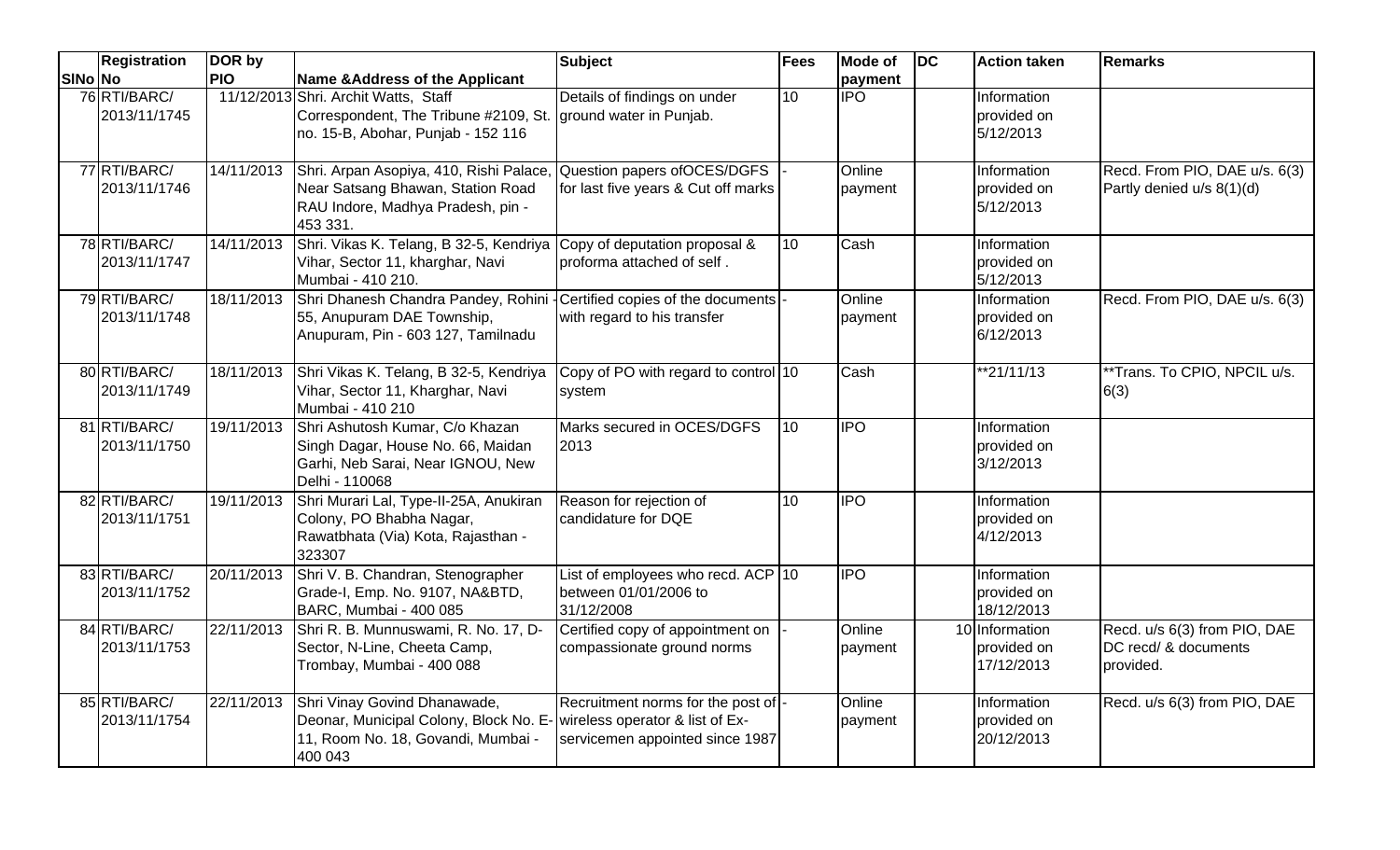|         | <b>Registration</b>          | DOR by     |                                                                                                                                                                       | Subject                                                                  | <b>Fees</b> | Mode of               | DC | <b>Action taken</b>                         | <b>Remarks</b>                                                                                                                                        |
|---------|------------------------------|------------|-----------------------------------------------------------------------------------------------------------------------------------------------------------------------|--------------------------------------------------------------------------|-------------|-----------------------|----|---------------------------------------------|-------------------------------------------------------------------------------------------------------------------------------------------------------|
| SINo No |                              | <b>PIO</b> | <b>Name &amp;Address of the Applicant</b>                                                                                                                             |                                                                          |             | payment               |    |                                             |                                                                                                                                                       |
|         | 86 RTI/BARC/<br>2013/11/1755 | 22/11/2013 | Shri Kamlesh Mundra (Propritor), Jugal<br>Udyog, B.K.Chhabra Industrial Estate,<br>Chh. Shivaji Maharaj Marg, Vakola<br>Bridge, Santacruz (East), Mumbai - 400<br>055 | Copy of noting                                                           | 10          | <b>IPO</b>            |    | Information<br>provided on<br>20/12/2013    |                                                                                                                                                       |
|         | 87 RTI/BARC/<br>2013/11/1756 | 26/11/2013 | Shri Md.Sanowar Imam, C/o. Ravindar<br>Singh, Room No.1, B-58 Katwaria<br>Saria, New Delhi-110016.                                                                    | Details of candidates appeared<br>for OCES/DGFS-2013 & cut off<br>marks  | 10          | <b>IPO</b>            |    | Information<br>provided on<br>19/12/2013    |                                                                                                                                                       |
|         | 88 RTI/BARC/<br>2013/11/1757 | 26/11/2013 | Shri D.G. Juwatkar, CIRUS/RRMD,<br>BARC, Trombay, Mumbai-400085.                                                                                                      | Copies of documents related to<br>memo issued                            | 10          | Cash                  |    | *5/12/2013                                  | *Denied $u/s. 8(1)(g)$                                                                                                                                |
|         | 89 RTI/BARC/<br>2013/11/1758 | 26/11/2013 | Shri Animesh Agrawal, H. No. 47,<br>Thawai ka Pul, Deewan Bazar,<br>gorakhpur - 273001, Uttar Pradesh                                                                 | Marks secured in OCES/DGFS-<br>2013                                      |             | Online<br>payment     |    | Information<br>provided on<br>17/12/2013    | Recd. u/s 6(3) from PIO, DAE                                                                                                                          |
|         | 90 RTI/BARC/<br>2013/11/1759 | 26/11/2013 | Dr. Vishvas Manohar Kulkarni, Plant<br>Cell Culture Technology Section,<br>NA&BTD, BARC, Trombay, Mumbai<br>400 085                                                   | Copies of CR/APAR of self for<br>the period from 2009-10 to 2012-<br>13. | 10          | Cash                  |    | 76 Information<br>provided on<br>24/12/2013 | DC recd. & documents<br>provided.                                                                                                                     |
|         | 91 RTI/BARC/<br>2013/11/1760 | 27/11/2013 | Shri. Sanjay Raghunath Zanke,<br>Navgharkul Co.Op. Hsg. Society, C-<br>9/11, Sector 48, Seawood, Nerul(W),<br>Navi Mumbai - 400 706.                                  | Leave & complaint details of<br><b>BARC</b> employees                    | 10          | $\overline{P}$        |    | *17/12/2013                                 | Fee recd. On 03/12/2013<br>*denied u/s. 8(1)(j)                                                                                                       |
|         | 92 RTI/BARC/<br>2013/11/1761 | 27/11/2013 | Shri.Praveen Kumar, S/O Shri. Sanwar<br>Mal Sen, VPO - Bay, Teh: - Nawalgarh,<br>Dist :- Jhunjhunu (Rajasthan) - 333<br>042.                                          | Eligibility creiteria for RSO                                            | 10          | <b>IPO</b>            |    | Information<br>provided on<br>18/12/2013    |                                                                                                                                                       |
|         | 93 RTI/BARC/<br>2013/11/1762 | 29/11/2013 | Shri. Ram Prasad Gopal, Vill: Bagad,<br>Boden, Post: Dharmadaga, Dist:<br>Kalahandi, orissa - 766 015.                                                                | Details of projects to NGOs                                              |             | Online<br>payment     |    | Information<br>provided on<br>27/12/2013    | Recd. From PIO, DAE u/s. 6(3)<br>Trans. To BARC Facilities at<br>Tarapur, Kalpakkam, Mysore &<br>Visakhapatnam u/s. 6(3) on<br>05/12/2013 Pt. 2,3,4,5 |
|         | 94 RTI/BARC/<br>2013/12/1763 |            | 12/02/2013 Shri R.R. Wallabhdas, B-8, 3rd Floor,<br>Snehachandra CHS, Savarkar Road,<br>Dombivli (E)- 421 201                                                         | Inf. Reg. Ex-DCSO, DCS&EM                                                |             | Paid at<br><b>DAE</b> |    | Information<br>provided on<br>27/12/2013    | Recd. From PIO, DAE u/s. 6(3)                                                                                                                         |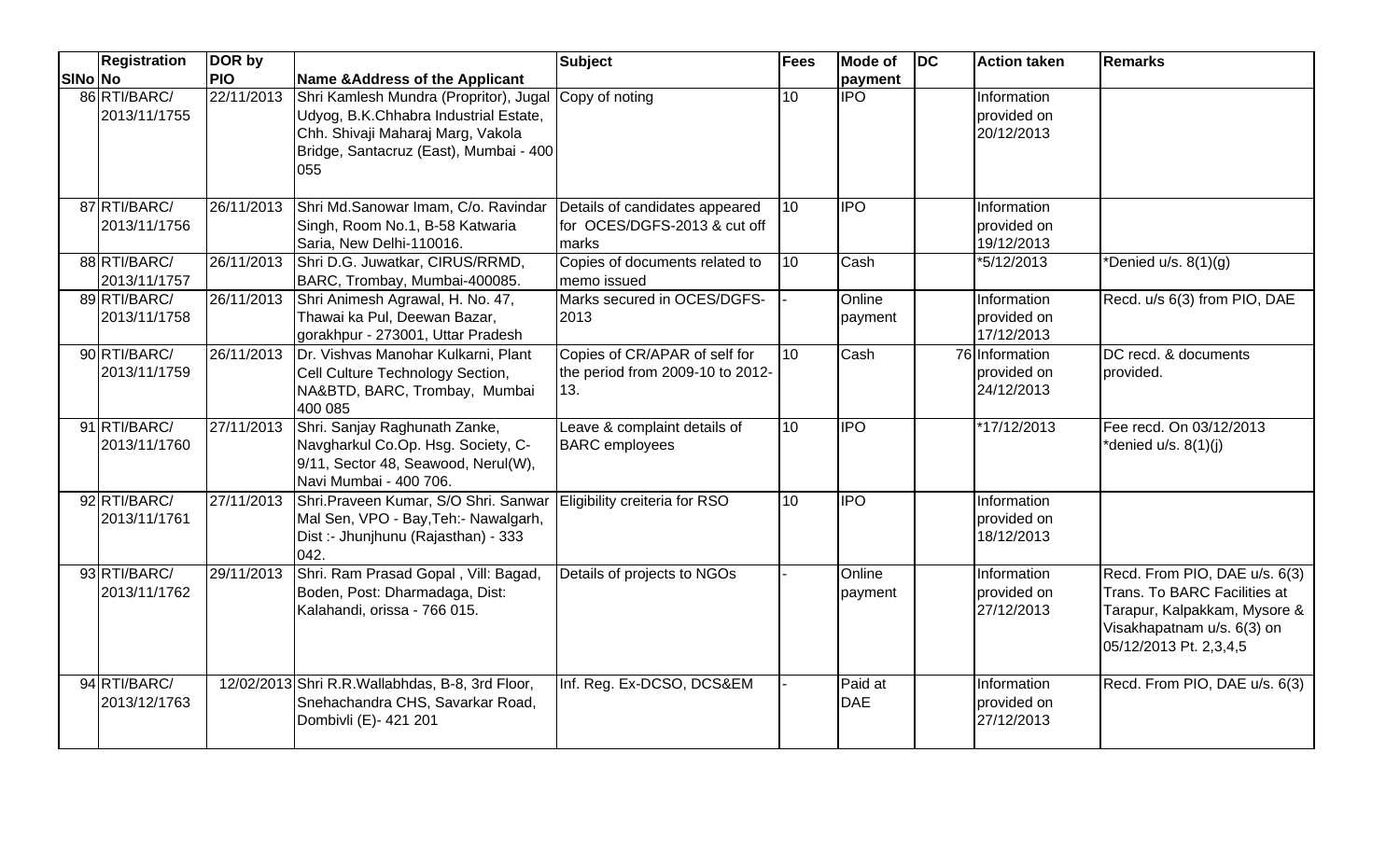|         | <b>Registration</b>           | DOR by     |                                                                                                                                                               | <b>Subject</b>                                                                         | <b>Fees</b> | Mode of                  | <b>IDC</b> | <b>Action taken</b>                        | <b>Remarks</b>                                                                                                         |
|---------|-------------------------------|------------|---------------------------------------------------------------------------------------------------------------------------------------------------------------|----------------------------------------------------------------------------------------|-------------|--------------------------|------------|--------------------------------------------|------------------------------------------------------------------------------------------------------------------------|
| SINo No |                               | <b>PIO</b> | Name & Address of the Applicant                                                                                                                               |                                                                                        |             | payment                  |            |                                            |                                                                                                                        |
|         | 95 RTI/BARC/<br>2013/12/1764  |            | 12/02/2013 Shri Ursal Gorakh Ravsaheb, TT&CD,<br>BARC, Mumbai - 400 085                                                                                       | Copy of promotion norms for<br>SO/E to SO/F                                            | 10          | Cash                     |            | Information<br>provided on<br>17/12/2013   |                                                                                                                        |
|         | 96 RTI/BARC/<br>2013/12/1765  |            | 12/02/2013 Shri Mewalal Patel, 204, Krishna<br>Complex, Near- Bapu's Dargah,<br>Karodiya Road, Gorwa, Vadodara -<br>390016, Gujrat                            | Reg. Radiation dose record                                                             |             | Paid at<br>AERB.         |            | Information<br>provided on<br>19/12/2013   | Recd. u/s 6(3) from PIO, AERB                                                                                          |
|         | 97 RTI/BARC/<br>2013/12/1766  |            | 12/02/2013 Shri Z. H. Ershad, A-11, Vindhya,<br>Anushakti Nagar, Mumbai - 400 094                                                                             | List of the employees who got<br>PRIS)O) & (G) for the period<br>2011-12               | 10          | <b>IPO</b>               |            | Information<br>provided on<br>24/12/2013   |                                                                                                                        |
|         | 98 RTI/BARC/<br>2013/12/1767  |            | 12/04/2013 Shri A. M. Baskaran, SA/F, Emp. No.<br>14084, PRPD, BARCF, Kalpakkam,<br>603102                                                                    | Copies of correspondence<br>related to conversion from CPF<br>to GPF                   |             | Paid at<br>Kalpakka<br>m |            | <b>Under Process</b>                       | Recd. From PIO, Kalpakkam<br>u/s. 6(3)<br>Trans. To PIO, RMP, Mysore &<br>PIO, GSO, Tarapur on<br>18/12/2013 u/s. 6(3) |
|         | 99 RTI/BARC/<br>2013/12/1768  |            | 12/04/2013 Dr. Vishvas Manohar Kulkarni, Plant<br>Cell Culture Technology Section,<br>Nuclear Agriculture & Biotechnology<br>Division, BARC, Mumbai - 400 085 | Photocopies of pages from<br>outward register                                          | 10          | Cash                     |            | 4 Information<br>provided on<br>26/12/2013 | DC recd. & documents<br>provided.                                                                                      |
|         | 100 RTI/BARC/<br>2013/12/1769 |            | 12/05/2013 Shri Vikas K. Telang, B 32-5, Kendriya<br>Vihar, Sector 11, Kharghar, Navi<br>Mumbai - 410 210                                                     | details of PLC-DCS software<br>related issues                                          | 10          | Cash                     |            | Information<br>provided on<br>24/12/2013   |                                                                                                                        |
|         | 101 RTI/BARC/<br>2013/12/1770 |            | 12/05/2013 Shri Vikas K. Telang, B 32-5, Kendriya<br>Vihar, Sector 11, Kharghar, Navi<br>Mumbai - 410 210                                                     | Inf. Reg. instrumentation section 10<br><b>RED &amp; software of PLC based</b><br>data |             | Cash                     |            | Information<br>provided on<br>26/12/2013   | Trans. To CPIO, NPCIL on<br>9/12/2013 u/s 6(3)                                                                         |
|         | 102 RTI/BARC/<br>2013/12/1771 |            | 12/09/2013 Shri. Prashant Sharma, ESIC, 557/2,<br>Nai basti, Station Road, Shikohabad,<br>Firozabad - 283 135.                                                | Recruitment rule for the post of<br>Admin. Officer and Personnel<br>officer            | 10          | $\overline{IPO}$         |            | Information<br>provided on<br>17/12/2013   |                                                                                                                        |
|         | 103 RTI/BARC/<br>2013/12/1772 |            | 12/09/2013 Shri. Swadesh Mandal, Vill - Salboni,<br>P.O. - Salboni, Dist - bankura, pin - 722 radioactive measurements of all<br>102.                         | Record of monthly data of<br>badges                                                    |             | Paid at<br>AERB.         |            | Information<br>provided on<br>24/12/2013   | Recd. From PIO, AERB u/s.<br>6(3)                                                                                      |
|         | 104 RTI/BARC/<br>2013/12/1773 |            | 12/09/2013 Dr. Vishvas Manohar Kulkarni, Plant<br>Cell Culture Technology Section,<br>Nuclear Agriculture & Biotechnology<br>Division, BARC, Mumbai - 400 085 | Cerified copy of the letter<br>received in NABTD                                       | 10          | Cash                     |            | 2 Information<br>provided on<br>26/12/2013 | DC recd. & documents<br>provided.                                                                                      |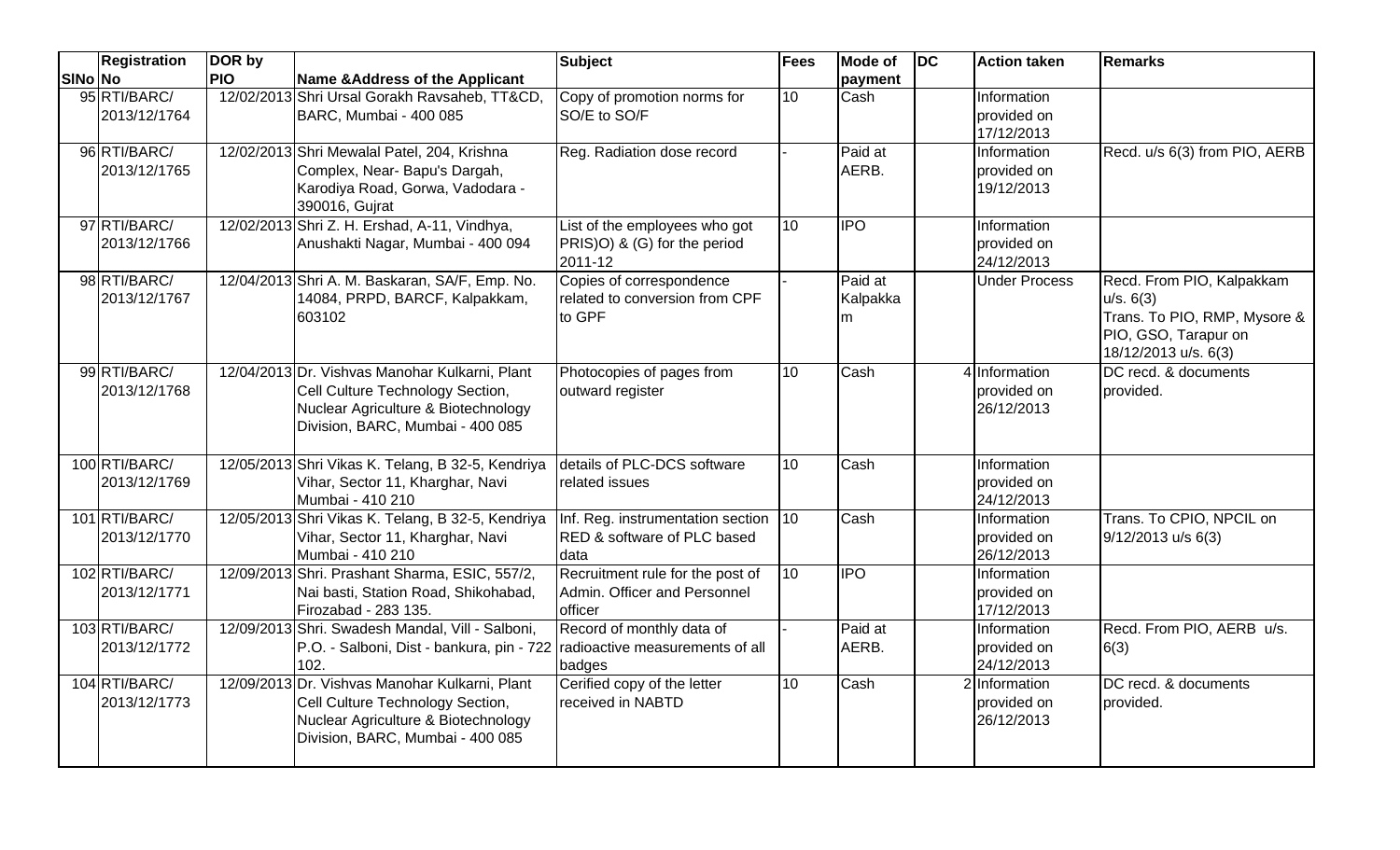|         | <b>Registration</b>           | DOR by     |                                                                                                                                               | <b>Subject</b>                                                             | <b>Fees</b>          | <b>Mode of</b>   | <b>IDC</b> | <b>Action taken</b>                      | <b>Remarks</b>                                       |
|---------|-------------------------------|------------|-----------------------------------------------------------------------------------------------------------------------------------------------|----------------------------------------------------------------------------|----------------------|------------------|------------|------------------------------------------|------------------------------------------------------|
| SINo No |                               | <b>PIO</b> | Name & Address of the Applicant                                                                                                               |                                                                            |                      | payment          |            |                                          |                                                      |
|         | 105 RTI/BARC/<br>2013/12/1774 |            | 12/09/2013 Shri. Rashid Azam, 70, Mall Road, 2nd<br>Floor, kingsway camp, near gate no -3,<br>G.T.B. Nagar Metro Station, Delhi - 110<br>009. | Information regarding Alumni of<br>BARC                                    | 10                   | $\overline{IPO}$ |            | <b>Under Process</b>                     |                                                      |
|         | 106 RTI/BARC/<br>2013/12/1775 |            | 12/11/2013 Shri Rajendra Kumar Reddiwal, Type-<br>3/38C, Anupratap Colony, Rawatbhata,<br>via Kota, Rajasthan, Pin - 323307                   | Reg. promotion policy for<br>technical employees                           | 10                   | <b>IPO</b>       |            | <b>Under Process</b>                     |                                                      |
|         | 107 RTI/BARC/<br>2013/12/1776 |            | 12/11/2013 Shri Madhusoodhanan, A 304, Mantri<br>Terrace, Off Bannerghatta Road,<br>Bileckahalli, Pin - 560076, Karnataka                     | Address & phone nos. of guest<br>houses of DAE for ex-employees paymen DAE | Online               | Paid at          |            | Information<br>provided on<br>27/12/2013 | Recd. From PIO, DAE u/s. 6(3)                        |
|         | 108 RTI/BARC/<br>2013/12/1777 |            | 12/11/2013 Shri T. Balkrishna Kurup, Transport<br>Maintenance Section (HVG), BARC,<br>Mumbai - 400 085                                        | Inf. Reg. transfer of employees                                            | 10                   | <b>IPO</b>       |            | <b>Under Process</b>                     |                                                      |
|         | 109 RTI/BARC/<br>2013/12/1778 |            | 12/12/2013 Shri Sankaranarayanan, B-18, P.<br>Manobhal CHS, Savarkar Nagar,<br>Thane-400 606.                                                 | <b>Curriculam for OCES</b>                                                 | Online<br>paymen DAE | Paid at          |            | $\sqrt[12]{20/12}/2013$                  | Recd. From PIO, DAE u/s. 6(3)<br>*Denied - U/s. 2(f) |
|         | 110RTI/BARC/<br>2013/12/1779  |            | 12/12/2013 Shri Sankaranarayanan, B-18, P.<br>Manobhal CHS, Savarkar Nagar,<br>Thane-400 606.                                                 | CR gradings of other employees                                             | Online<br>paymen DAE | Paid at          |            | *20/12/2013                              | Recd. From PIO, DAE u/s. 6(3)<br>*Denied - U/s. 2(f) |
|         | 111 RTI/BARC/<br>2013/12/1780 | 17/12/2013 | Smt. Margaret Mathai, D-9, RRCAT<br>Colony, PO: CAT, Indore, Pin - 452<br>013.                                                                | Details of additional increment to<br>nursing staff                        | Online<br>paymen DAE | Paid at          |            | <b>Under Process</b>                     | Recd. From PIO, DAE u/s. 6(3)                        |
|         | 112RTI/BARC/<br>2013/12/1781  | 17/12/2013 | Shri. Samir Kumar Sasamal, C/O B.<br>Yaduraj, Nethravathi (#B-70), RMP<br>Colony, Yelwal, Mysore - 571 130.                                   | Information reg. BARC<br>employees.                                        | 10                   | <b>IPO</b>       |            | Information<br>provided on<br>27/12/2013 |                                                      |
|         | 113RTI/BARC/<br>2013/12/1782  | 17/12/2013 | Shri Sankaranarayanan, B-18, P.<br>Manobhal CHS, Savarkar Nagar,<br>Thane-400 606.                                                            | Inf. Reg. implementation of<br>Green chemistry                             | Online<br>paymen DAE | Paid at          |            | <b>Under Process</b>                     | Recd. From PIO, DAE u/s. 6(3)                        |
|         | 114 RTI/BARC/<br>2013/12/1783 | 17/12/2013 | Shri Shantanu Bhattacharya, Block No. Marks secured in OCES/DGFS-<br>F-1, Flat No. 166, Gaur Homes<br>Govindpuram, Ghaziabad, Pin-201013      | 2013 & cut off marks                                                       | Online<br>paymen DAE | Paida at         |            | <b>Under Process</b>                     | Recd. From PIO, DAE u/s. 6(3)                        |
|         | 115 RTI/BARC/<br>2013/12/1784 | 19/12/2013 | Shri Shailendra R. Raul, APPD, Engg.<br>Hall No. 4, BARC                                                                                      | Norms regarding A.Q                                                        | 10                   | Cash             |            | <b>Under Process</b>                     |                                                      |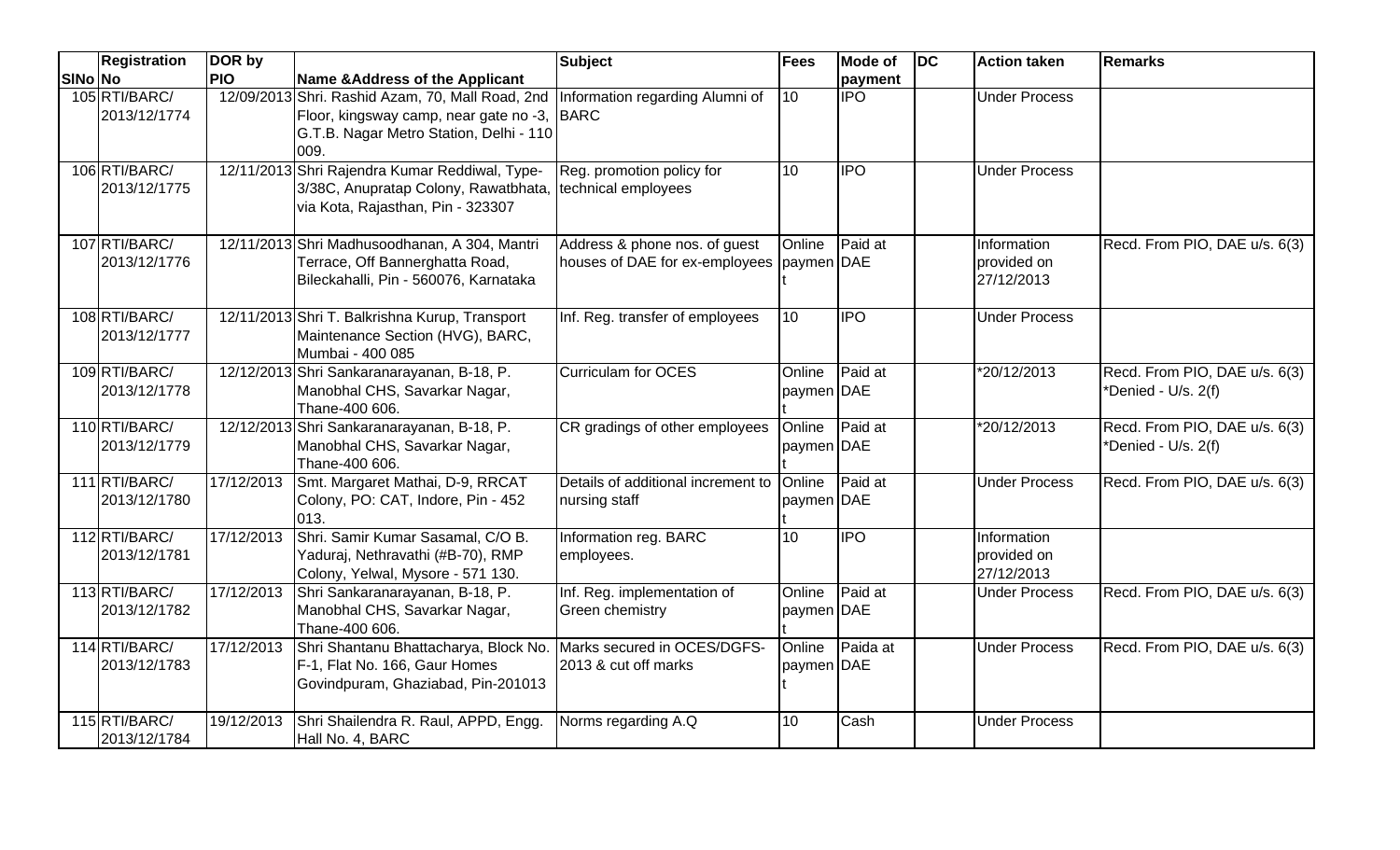|         | <b>Registration</b> | DOR by     |                                                                    | <b>Subject</b>                      | <b>Fees</b> | <b>Mode of</b> | $\overline{D}$ | <b>Action taken</b>  | <b>Remarks</b>                |
|---------|---------------------|------------|--------------------------------------------------------------------|-------------------------------------|-------------|----------------|----------------|----------------------|-------------------------------|
| SINo No |                     | <b>PIO</b> | Name & Address of the Applicant                                    |                                     |             | payment        |                |                      |                               |
|         | 116 RTI/BARC/       | 23/12/2013 | Shri Sankaranarayanan, B-18, P.                                    | Inf. Reg. BARC employee             | Online      | Paid at        |                | <b>Under Process</b> | Recd. From PIO, DAE u/s. 6(3) |
|         | 2013/12/1785        |            | Manobhal CHS, Savarkar Nagar,                                      |                                     | paymen DAE  |                |                |                      |                               |
|         |                     |            | Thane-400 606.                                                     |                                     |             |                |                |                      |                               |
|         | 117 RTI/BARC/       | 23/12/2013 | Shri D. N. Patil, Flat No. 26, Mandakini, Inf. Reg. BARC employee  |                                     | 10          | Cash           |                | <b>Under Process</b> |                               |
|         | 2013/12/1786        |            | Anushakti Nagar, Mumbai - 400 094                                  |                                     |             |                |                |                      |                               |
|         |                     |            |                                                                    |                                     |             |                |                |                      |                               |
|         | 118RTI/BARC/        |            | 27/12/2013 Shri. Shelendra Kumar Singh,, SA/E,                     | Copies of APAR of self for the      | 10          | Cash           |                | <b>Under Process</b> |                               |
|         | 2013/12/1787        |            | EE&I, FRD/PP, BARC, Trombay,                                       | period 2012-13.                     |             |                |                |                      |                               |
|         |                     |            | Mumbai - 400 085.                                                  |                                     |             |                |                |                      |                               |
|         | 119RTI/BARC/        |            | 27/12/2013 Shri. Arobindo Biswas, Tech G, C F,                     | Promotion details of Tech D to E 10 |             | <b>IPO</b>     |                | <b>Under Process</b> |                               |
|         | 2013/12/1788        |            | Building no.8, RMP, BARC, Mysore -                                 | during May 2005                     |             |                |                |                      |                               |
|         |                     |            | 571 130.                                                           |                                     |             |                |                |                      |                               |
|         | 120 RTI/BARC/       | 27/12/2013 | Dr. B.K.Ankush, Indraprastha 26D,                                  | Inf. Reg. complaints recd.          |             |                |                | <b>Under Process</b> | Fee not recd. Letter for fee  |
|         | 2013/12/1789        |            | Anushaktinagar, Mumbai - 400 094                                   | Against him                         |             |                |                |                      | issued on 31/12/2013.         |
|         | 121 RTI/BARC/       | 31/12/2013 | Shri Chiranjit Halder, SAI Chandra                                 | Marks secured in OCES/DGFS-         | Online      | Paid at        |                | <b>Under Process</b> | Recd. From PIO, DAE u/s. 6(3) |
|         | 2013/12/1790        |            | Working Mens Hostel & Guest House,                                 | 2013                                | paymen DAE  |                |                |                      |                               |
|         |                     |            | Plot No. 1-2/1-3, Street No. 1,                                    |                                     |             |                |                |                      |                               |
|         |                     |            | Gachibowili, Hyderabad - 500 032,                                  |                                     |             |                |                |                      |                               |
|         |                     |            | Andhra Pradesh                                                     |                                     |             |                |                |                      |                               |
|         | 122 RTI/BARC/       | 31/12/2013 | Shri R.N. Sharma, D-20, Patliputra,                                | Reason for issuing order for        | Online      | Paid at        |                | <b>Under Process</b> | Recd. From PIO, DAE u/s. 6(3) |
|         | 2013/12/1791        |            | Anushakti Nagar, Mumbai - 400 094,                                 | retirement of self.                 | paymen DAE  |                |                |                      |                               |
|         |                     |            | Maharashtra                                                        |                                     |             |                |                |                      |                               |
|         | 123 RTI/BARC/       | 31/12/2013 | Smt. Sushma Alaguvadivel, IC No. 581, Inf. Reg. sexual harrassment |                                     | Online      | Paid at        |                | <b>Under Process</b> | Recd. From PIO, DAE u/s. 6(3) |
|         | 2013/12/1792        |            | 101, Purnima, Anupuram, PO-603127, cases                           |                                     | paymen DAE  |                |                |                      |                               |
|         |                     |            | TamilNadu                                                          |                                     |             |                |                |                      |                               |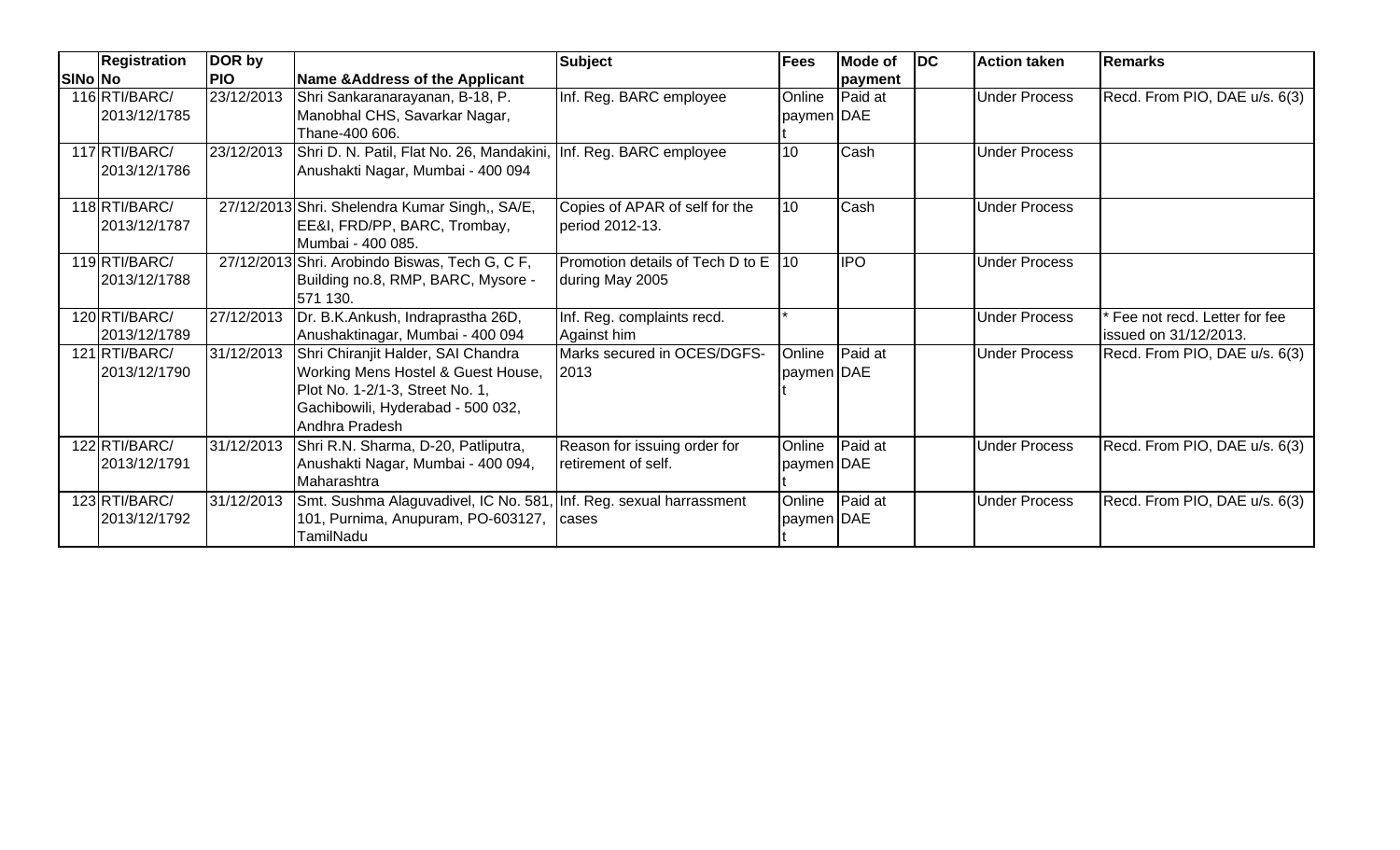# **FIRST APPEAL**

### **Monthly Report on Implementation of RTI for the period from 01/10/2013 to 31/122013**

|         | <b>Registration</b>         | DOR by     | Name & Address of the Applicant                                                                                                                                                                                             | <b>Subject</b>                                                            | <b>Action taken</b> | <b>Disposal of Appeal</b>                                    | <b>Remarks</b>                                           |
|---------|-----------------------------|------------|-----------------------------------------------------------------------------------------------------------------------------------------------------------------------------------------------------------------------------|---------------------------------------------------------------------------|---------------------|--------------------------------------------------------------|----------------------------------------------------------|
| SINo No |                             | <b>PIO</b> |                                                                                                                                                                                                                             |                                                                           |                     |                                                              |                                                          |
|         | 1 RTI/BARC/<br>2013/08/1614 |            | 08/05/2013 Shri Priyank Shrivastava, G-17/28<br>South T.T. Nagar Bhopal (M.P.)<br>462003                                                                                                                                    | Marks obtained in OCES/DGFS-<br>2013 & Cut off marks                      | 22/08/2013          | Appeal recd. On<br>06/09/2013. Disposed of<br>on 03/10/2013. |                                                          |
|         | 2 RTI/BARC/<br>2013/07/1579 |            | 07/11/2013 Shri Vinay Karanam, Flat No. 401,<br>shree Shiv Sai CHS, Plot No. 50&51,<br>Sector-19, Kharghar, Navi Mumbai -<br>410210                                                                                         | Inf. Reg. Relief under IT Act etc.                                        | 08/07/2013          | Appeal recd. On<br>06/09/2013. Disposed of<br>on 04/10/2013. |                                                          |
|         | 3RTI/BARC/<br>2013/08/1621  |            | 08/12/2013 Ms. Sonal Lucy, M.E. Aerospace Engg.<br>Deptt., 550, NGH, Indian Institute of<br>Science, Bangalore-560012                                                                                                       | Information regarding BARC<br>employee.                                   | *26/8/2013          | Appeal recd. On<br>01/10/2013. Disposed of<br>on 14/10/2013  | *Information partly provided.                            |
|         | 4RTI/BARC/<br>2013/08/1628  | 19/08/2013 | Shri Rajendra P. Madgaonkar,<br>TMS/BARC, Trombay, Mumbai - 400<br>085                                                                                                                                                      | Name & Designation of the<br>authorities who permitted to<br>leave office | *2/9/2013           | Appeal recd. On<br>01/10/2013. Disposed of<br>on 17/10/2013  | Denied u/s 8(1)(j)                                       |
|         | 5 RTI/BARC/<br>2013/08/1639 | 28/08/2013 | Shri Amar Y. Panhalkar, Spl. Recovery & Bank account details of BARC<br>Sales Officer, Co-op.Soc., Yogeshwar<br>Co-op.Cr.Soc.Ltd., Yogeshwar Bhavan,<br>Vinayak CHS, Singh Estate Rd.No.2,<br>Kandivali(E), Mumbai-400 101. | employee.                                                                 | 09/02/2013          | Appeal recd. On<br>04/10/2013. Disposed of<br>on 25/10/2013  |                                                          |
|         | 6 RTI/BARC/<br>2013/08/1630 | 20/08/2013 | Shri Murari Lal, Type-II-25A, Anukiran<br>Colony, PO Bhabha Nagar,<br>Rawatbhata (Via) Kota, Rajasthan -<br>323307                                                                                                          | Status of candidate in DQE                                                | 16/09/2013          | Appeal recd. On<br>07/10/2013. Disposed of<br>on 25/10/2013  |                                                          |
|         | 7RTI/BARC/<br>2013/09/1655  | 09/10/2013 | Mrs. Rashmi Rai, DRX-08, Sai Parisar,<br>Rajecdra Nagar Duplex, Indore-<br>452012, (MP)                                                                                                                                     | Eligibility criteria for DQE                                              | 23/9/2013           | Appeal recd. On<br>07/10/2013. Disposed of<br>on 25/10/2013  |                                                          |
|         | 8 RTI/BARC/<br>2013/08/1619 |            | 08/08/2013 Ms. Sushma Alaguvadivel, 101,<br>Purunima, ATS(E), Anupuram - 603<br>127.                                                                                                                                        | Copy of correspondnce available<br>in Director's Office                   | *27/8/2013          | Appeal recd. On<br>07/10/2013. Disposed of<br>on 08/11/2013  | Recd. u/s 6(3) from CPIO, DAE<br>* Denied $u/s. 8(1)(i)$ |
|         | 9RTI/BARC/<br>2013/09/1687  | 24/09/2013 | Shri Arvind Kumar Bind, SO/D, MMD,<br><b>BARC</b>                                                                                                                                                                           | Reg. RTI apllication filed by his<br>wife                                 | 10/04/2013          | Appeal recd. On<br>14/10/2013. Disposed of<br>on 13/11/2013  | Partly denied $u/s$ 8(1)(g)&(j)                          |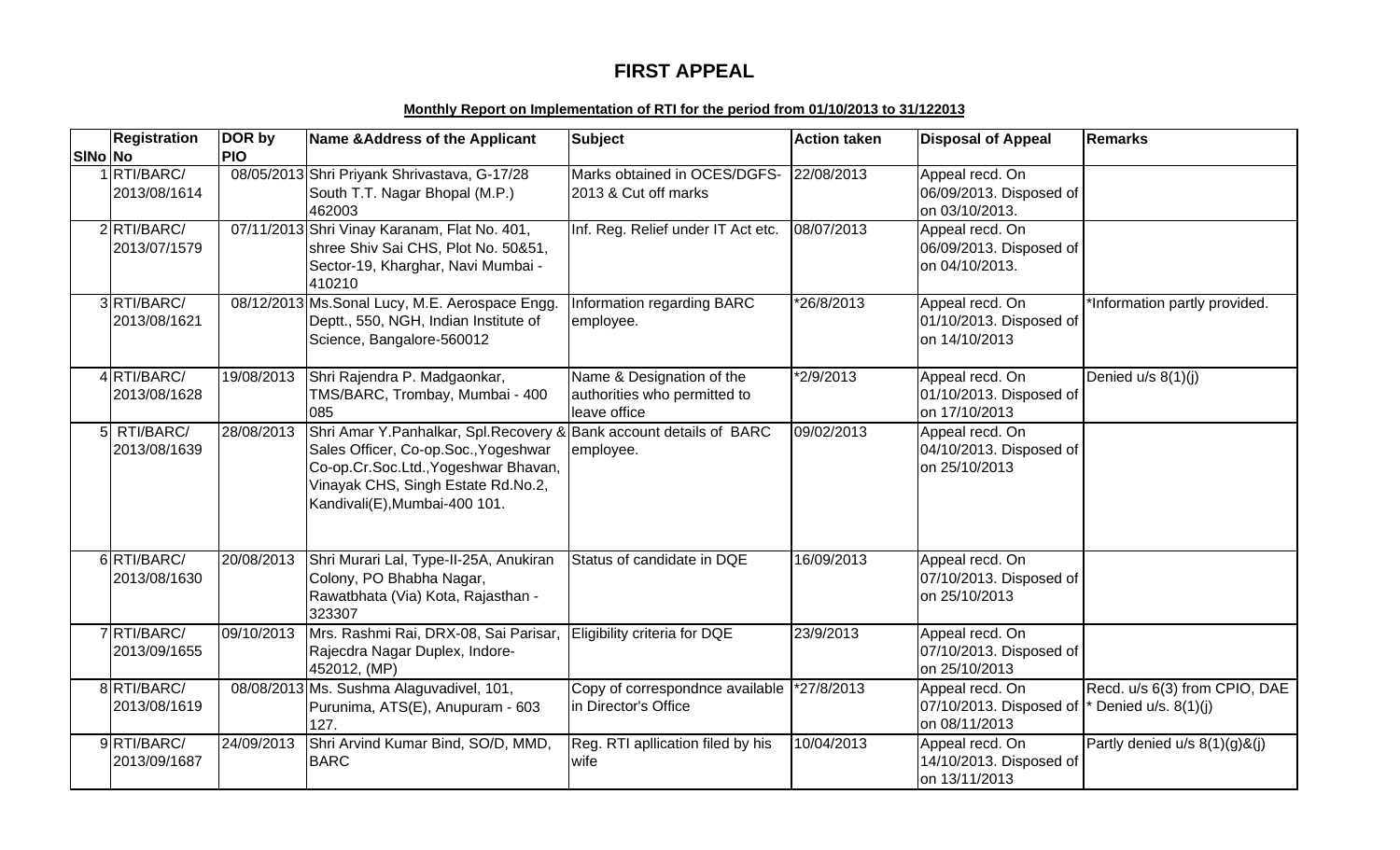|         | <b>Registration</b>          | DOR by     | Name & Address of the Applicant                                                                                                             | <b>Subject</b>                                                           | <b>Action taken</b> | <b>Disposal of Appeal</b>                                    | <b>Remarks</b>      |
|---------|------------------------------|------------|---------------------------------------------------------------------------------------------------------------------------------------------|--------------------------------------------------------------------------|---------------------|--------------------------------------------------------------|---------------------|
| SINo No |                              | <b>PIO</b> |                                                                                                                                             |                                                                          |                     |                                                              |                     |
|         | 10 RTI/BARC/<br>2013/08/1618 |            | 08/07/2013 Shri P. M. Nayar, A-1-601, Seawood<br>Heritage, Sector-4, Kharghar, Navi<br>Mumbai - 410 210                                     | Work Allocation to HPD                                                   | 16/08/2013          | Appeal recd. On<br>17/10/2013. Disposed of<br>on 14/11/2013. |                     |
|         | 11 RTI/BARC/<br>2013/09/1652 | 09/05/2013 | Shri Elengeswaran M., Zerlina 60,<br>Amaipakkam Township, Anupuram<br>Post-603127, Thirukalkundram TQ.<br>Kancheepuram District, Tamil Nadu | <b>Gradings of APAR</b>                                                  | 20/09/2013          | Appeal recd. On<br>17/10/2013. Disposed of<br>on 13/11/2013. |                     |
|         | 12 RTI/BARC/<br>2013/09/1681 | 20/9//2013 | Shri Nathaji Narayan Sarate, AT&Post<br>Jawala, Tal. Sangola, dist. Solapur, Pin  in BARC dispensary<br>413309                              | Inf. Reg. people taken treatment 17/10/2013                              |                     | Appeal recd. On<br>25/10/2013. Disposed of<br>on 21/11/2013  |                     |
|         | 13 RTI/BARC/<br>2013/10/1694 |            | 10/01/2013 Shri P M Nayar, A-1-601 Seawood<br>heritage, Sector 4, Khargha, navi<br>Mumbai - 410 210.                                        | details about scientific officers in 10/09/2013<br><b>BARC</b>           |                     | Appeal recd. On<br>11/11/2013. Disposed of<br>on 02/12/2013. |                     |
|         | 14 RTI/BARC/<br>2013/10/1704 |            | 10/10/2013 Smt. Asha Gaikwad, SO (D), Social<br>Service Section, BARC Hospital,<br>Anushaktinagar, Mumbai - 400 094.                        | Copies of Apar for the year 2012- 30/10/2013<br>13                       |                     | Appeal recd. On<br>13/11/2013. Disposed of<br>on 03/12/2013. |                     |
|         | 15 RTI/BARC/<br>2013/10/1722 | 25/10/2013 | Shri Vikas K. Telang, B 32-5, Kendriya<br>Vihar, Sector 11, Kharghar, Navi<br>Mumbai - 410 210                                              | Details of suppliers, engineers<br>called                                | 12/11/2013          | Appeal recd. On<br>13/11/2013. Disposed of<br>on 06/12/2013. |                     |
|         | 16 RTI/BARC/<br>2013/10/1723 | 25/10/2013 | Shri Vikas K. Telang, B 32-5, Kendriya<br>Vihar, Sector 11, Kharghar, Navi<br>Mumbai - 410 210                                              | Copy of PO with regard to control 11/12/2013<br>system                   |                     | Appeal recd. On<br>19/11/2013. Disposed of<br>on 11/12/2013. |                     |
|         | 17 RTI/BARC/<br>2013/10/1724 | 25/10/2013 | Shri Vikas K. Telang, B 32-5, Kendriya<br>Vihar, Sector 11, Kharghar, Navi<br>Mumbai - 410 210                                              | Names of dignatories/delegations *11/11/2013<br>who visited control room |                     | Appeal recd. On<br>20/11/2013. Disposed of<br>on 04/12/2013. | Denied u/s. 8(1)(j) |
|         | 18 RTI/BARC/<br>2013/10/1710 | 17/10/213  | Shri Vikas K Telang, B 32-5, kendriya<br>Vihar Sector 11, Kharghar, Navi<br>Mumbai - 410 210.                                               | Details of award winning officers 14/11/2013                             |                     | Appeal recd. On<br>21/11/2013. Disposed of<br>on 20/12/2013. |                     |
|         | 19 RTI/BARC/<br>2013/09/1677 | 20/9//2013 | Shri Shankar Wakchure, Imperial<br>College of Engg. Wagholi, Tal. Haveli,<br>Dist. Pune.                                                    | Details of Advanced of heavy<br><b>Water Project</b>                     | 21/10/2013          | Appeal recd. On<br>03/12/2013. Disposed of<br>on 17/12/2013. |                     |
|         | 20 RTI/BARC/<br>2013/09/1663 | 09/12/2013 | Shri Anand Ambuji Dandage, Lila<br>Smruti 1872, Ambedkar Road, Near<br>Shankar Temple, Turbhe Store, Navi<br>Mumbai                         | Status of representation.                                                | 17/10/2013          | Appeal recd. On<br>9/12/2013. Disposed of<br>on 16/12/2013.  |                     |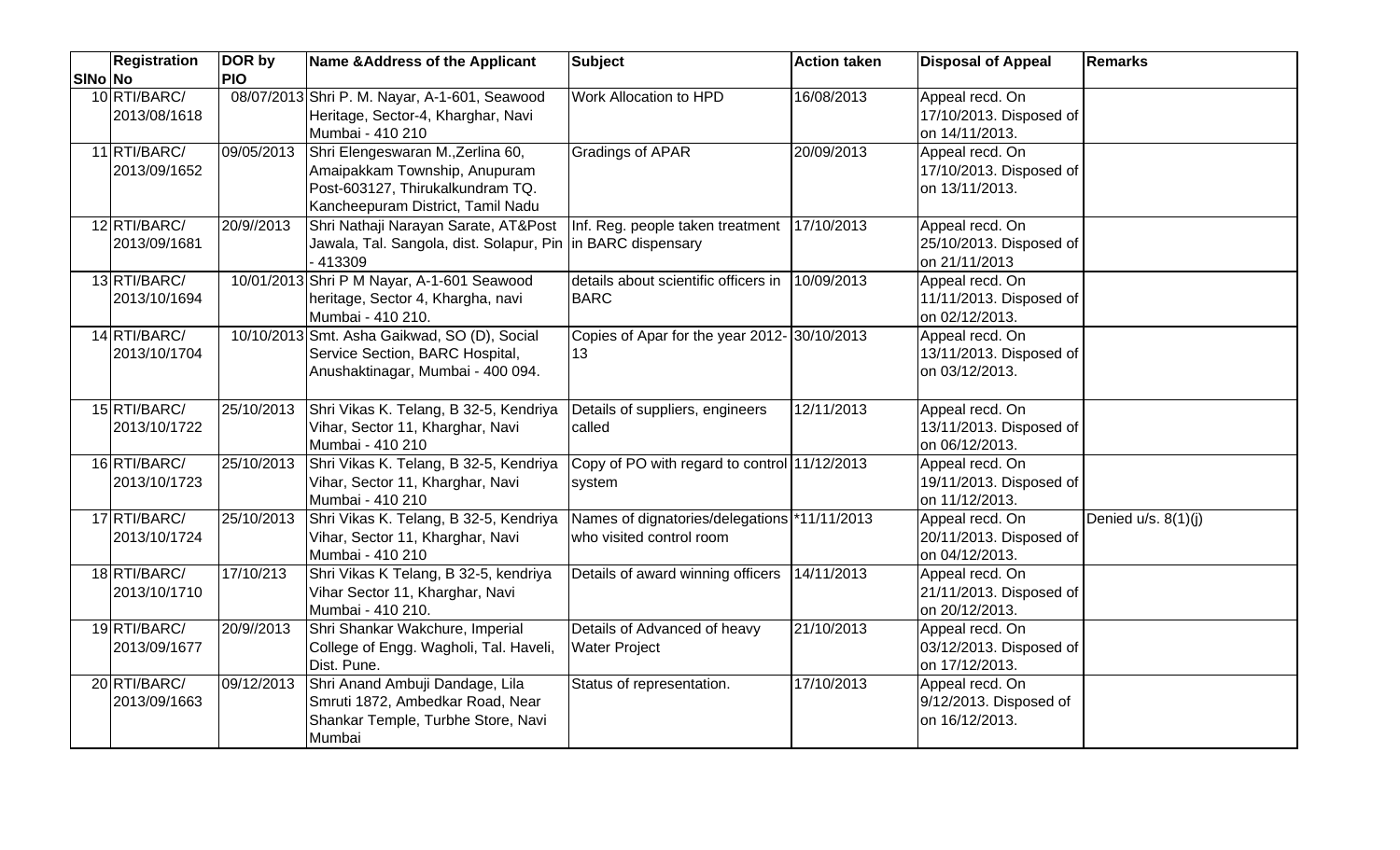|                | <b>Registration</b>           | DOR by     | Name & Address of the Applicant                                                                                                            | Subject                                        | <b>Action taken</b> | <b>Disposal of Appeal</b>                           | Remarks                |
|----------------|-------------------------------|------------|--------------------------------------------------------------------------------------------------------------------------------------------|------------------------------------------------|---------------------|-----------------------------------------------------|------------------------|
| <b>SINo No</b> |                               | <b>PIO</b> |                                                                                                                                            |                                                |                     |                                                     |                        |
|                | 21 RTI/BARC/<br>2013/10/1733  | 29/10/2013 | Shri. Ajimulla C. Shikalgar, SO/F, laser Copies of ACRS/APARs of self<br>& plasma Technology Division, BARC,<br>Trombay, Mumbai - 400 085. |                                                | 28/11/2013          | Appeal recd. On<br>10//12/2013 is under<br>process. |                        |
|                | 22 RTI/BARC/<br>12013/11/1757 |            | 26/11/2013 Shri D.G. Juwatkar, CIRUS/RRMD,<br>BARC, Trombay, Mumbai-400085.                                                                | Copies of documents related to<br>Imemo issued | *5/12/2013          | Appeal recd. On<br>11//12/2013 is under<br>process. | *Denied $u/s. 8(1)(g)$ |
|                | 23 RTI/BARC/<br>2013/11/1739  | 11/04/2013 | Shri. Ram Kumar Singh, Flat No. 23,<br>HWP Housing Colony, Chhani Jakat<br>Naka, PO: Nizampura, Baroda - 390<br>024.                       | Service details of BARC<br>employee            | 21/11/2013          | Appeal recd. On<br>31//12/2013 is under<br>process. |                        |